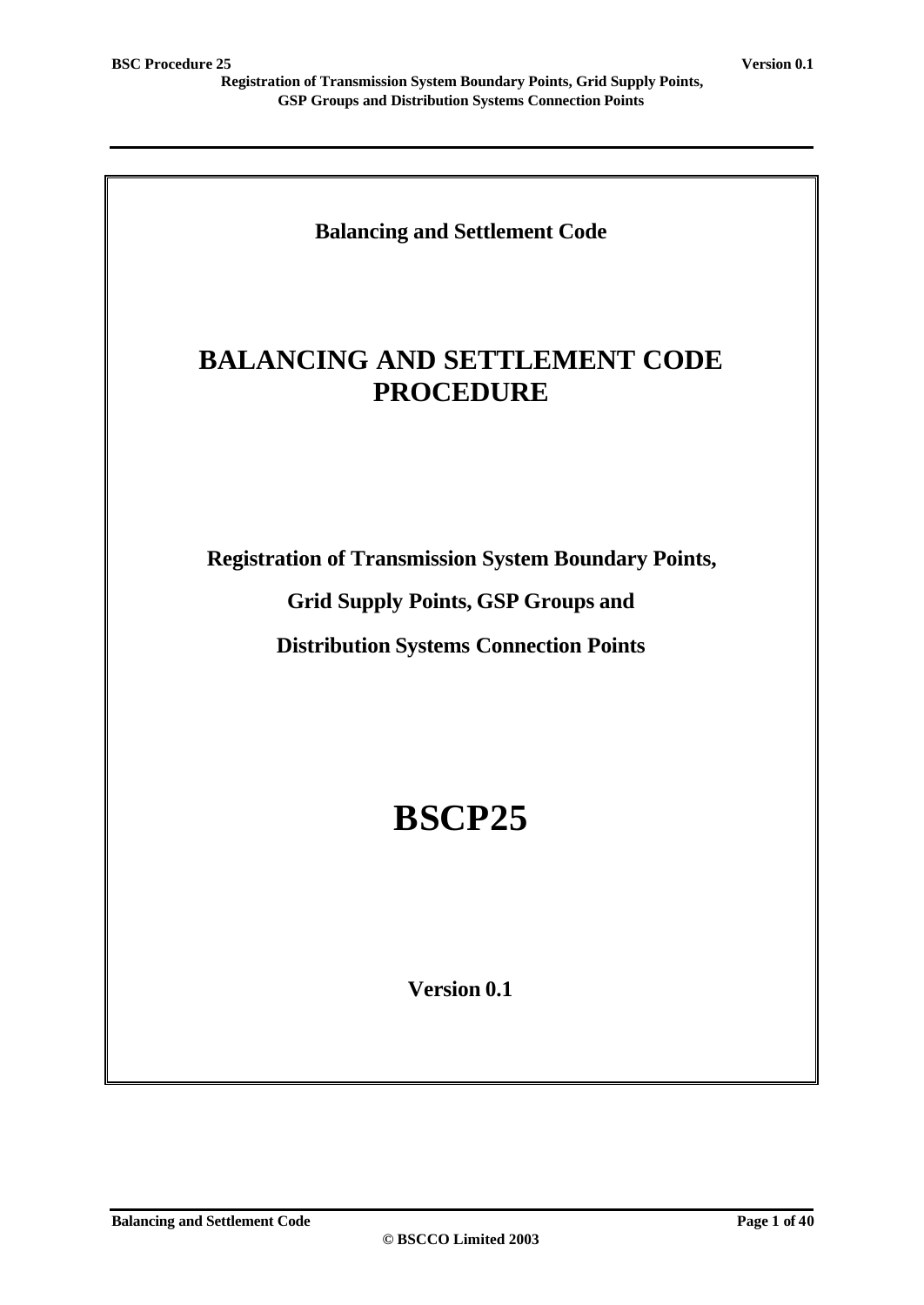### **BSC PROCEDURE 25 VERSION 1.0**

### **relating to**

### **REGISTRATION OF TRANSMISSION SYSTEM BOUNDARY POINTS, GRID SUPPLY POINTS, GSP GROUPS AND DISTRIBUTION SYSTEMS CONNECTION POINTS**

- 1. Reference is made to the Balancing and Settlement Code and, in particular, to the definition of "BSC Procedure" in Section X, Annex X-1 thereof.
- 2. This is BSC Procedure 25, Version 1.0 relating to Registration of Transmission System Boundary Points.
- 3. This BSC Procedure is to be effective from xx/xx/2004.
- 4. This BSC Procedure has been approved by the Panel.

For and on behalf of the

#### Panel

This document contains materials the copyright and other intellectual property rights in which are vested in BSCCO Limited or which appear with the consent of the copyright owner. These materials are made available for you to review and to copy for the purposes of trading in the Electricity Pool of England and Wales, and for the purposes of the establishment, operation or participation in electricity trading arrangements in Great Britain under the Code and the consultation process now taking place in relation thereto. All other commercial use is prohibited. Unless you are a person having an interest in electricity trading in Great Britain, you are not permitted to view, download, modify, copy, distribute, transmit, store, reproduce or otherwise use, publish, licence, transfer, sell or create derivative works (in whatever format) from this document or any information obtained from this document otherwise than for personal, academic or other non-commercial purposes. All copyright and other proprietary notices contained in the original material must be retained on any copy that you make. All other rights of the copyright owner not expressly dealt with above are reserved.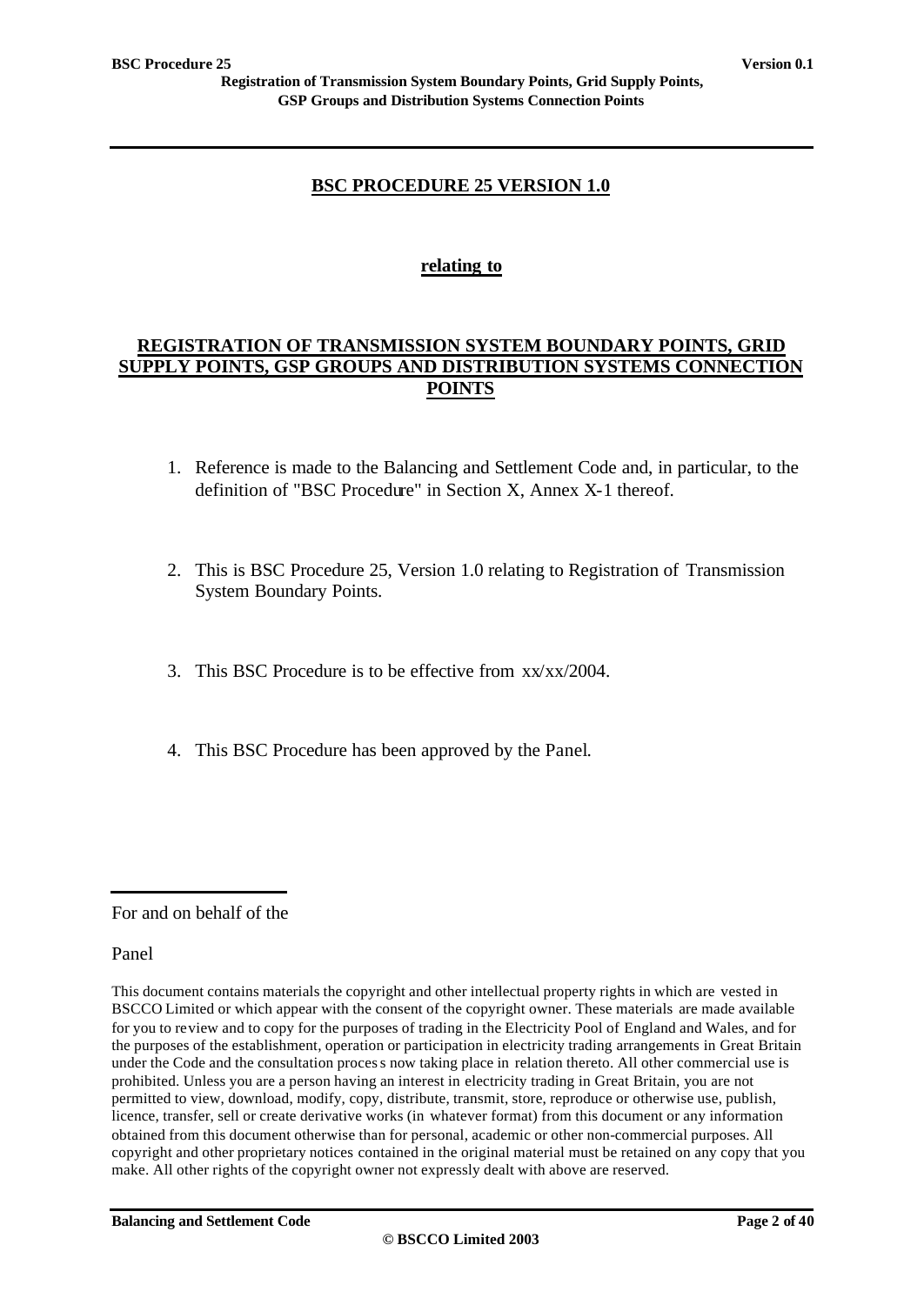### **AMENDMENT RECORD**

| <b>VERSION</b> | <b>DATE</b> | DESCRIPTION OF CHANGES                                  | CPs<br><b>INCLUDED</b> | <b>MODS PANEL</b><br><b>REF</b> |
|----------------|-------------|---------------------------------------------------------|------------------------|---------------------------------|
| 0.1            | 24/10/2003  | Draft Version For handover to<br><b>Change Delivery</b> |                        |                                 |
|                |             |                                                         |                        |                                 |
|                |             |                                                         |                        |                                 |
|                |             |                                                         |                        |                                 |
|                |             |                                                         |                        |                                 |
|                |             |                                                         |                        |                                 |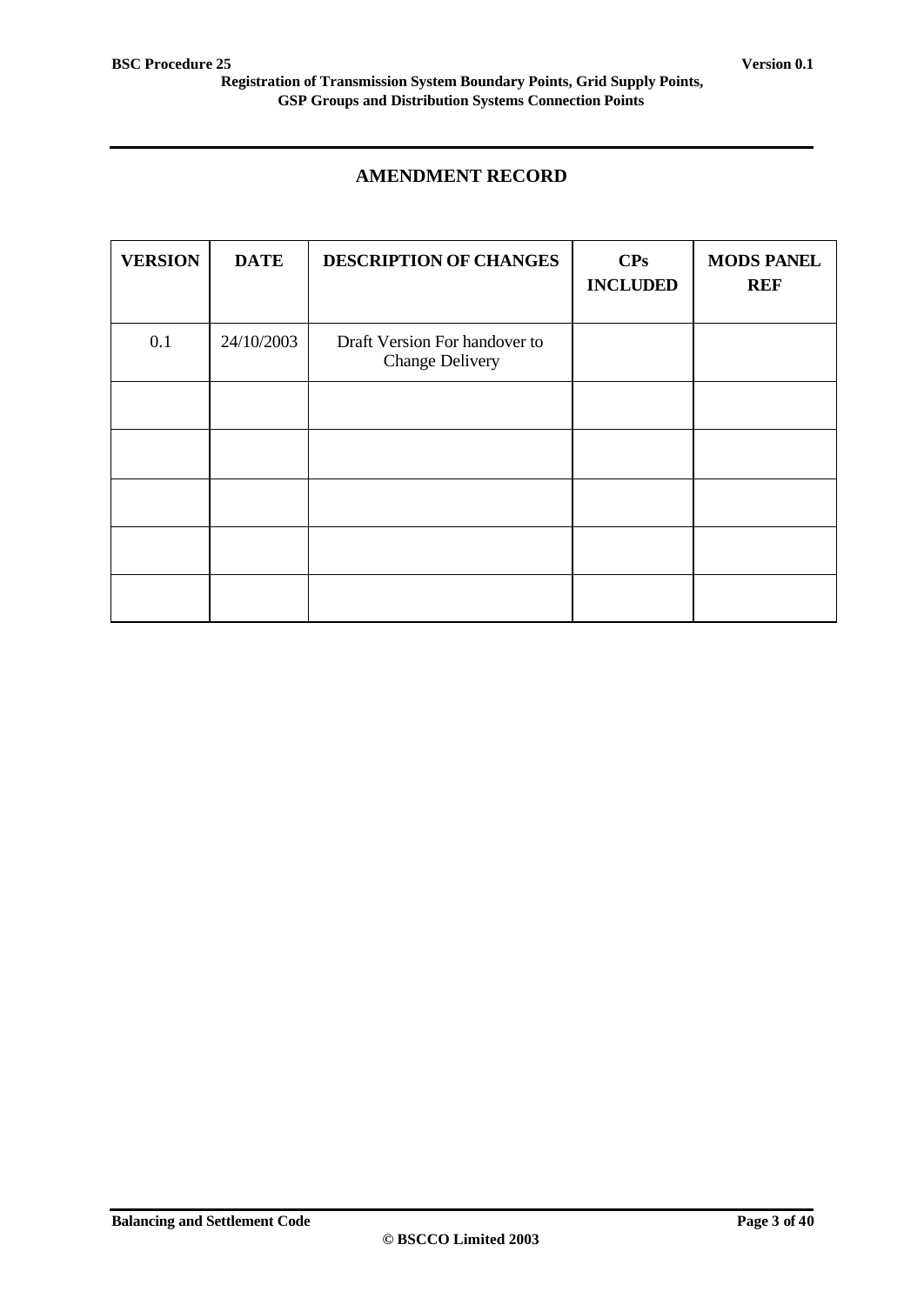### **CONTENTS**

| $\mathbf{1}$    | <b>INTRODUCTION</b>                                                                         | 5                |  |  |  |
|-----------------|---------------------------------------------------------------------------------------------|------------------|--|--|--|
| 1.1             | <b>Purpose and Scope of the Procedure</b>                                                   | 5                |  |  |  |
| 1.2             | Main Users of the Procedure and their Responsibilities                                      | 5                |  |  |  |
| 1.3             | <b>Key Milestones</b>                                                                       | 5                |  |  |  |
| 1.3             | <b>Balancing and Settlement Code Provision</b>                                              | 5                |  |  |  |
| 1.4             | <b>Associated BETTA Data Take-On Procedures</b>                                             | 6                |  |  |  |
| 1.5             | <b>Authorisations</b>                                                                       | 6                |  |  |  |
| 1.6             | Changes to circuits associated with GSPs and DSCPs.                                         | 6                |  |  |  |
| 2               | <b>ACRONYMS AND DEFINITIONS</b>                                                             | 7                |  |  |  |
| 2.1             | <b>List of Acronyms</b>                                                                     | $\overline{7}$   |  |  |  |
| 3               | <b>INTERFACE AND TIMETABLE INFORMATION</b>                                                  | 9                |  |  |  |
| 3.1             | <b>Transmission Systems Boundary Point Registration</b>                                     | $\boldsymbol{9}$ |  |  |  |
| 3.2             | <b>Distribution Systems Connection Point Registration.</b>                                  | 11               |  |  |  |
| 3.3             | Grid SupplyPoint (GSP) Registration.                                                        | 14               |  |  |  |
| 3.4             | <b>GSP Group Registration.</b>                                                              | 18               |  |  |  |
| 3.5             | <b>Transmission Systems Boundary Point De-registration</b>                                  | 20               |  |  |  |
| 3.6             | De-registration of Distribution Systems Connection Point                                    | 22               |  |  |  |
| 3.7             | De-registration of a Grid Supply Point (GSP)                                                | 24               |  |  |  |
| 4               | <b>APPENDICES</b>                                                                           | 28               |  |  |  |
| <b>BSCP/4.1</b> | Registration/ De-registration of Transmission Boundary Point                                | 28               |  |  |  |
|                 | BSCP/4.2 Registration of a Distribution Systems Connection Point (DSCP)                     | 30               |  |  |  |
|                 | BSCP/4.3 Registration of a Grid Supply Point (GSP)                                          | 32               |  |  |  |
|                 | <b>BSCP 25/4.4 Registration of a Grid Supply Point (GSP) Group</b>                          | 36               |  |  |  |
|                 | <b>BSCP 25 4.5 De-registration of a Distribution System Connection Points (DSCPs)</b><br>37 |                  |  |  |  |
|                 | BSCP 25 4.6 De-registration of a Grid Supply Point (GSP)                                    | 39               |  |  |  |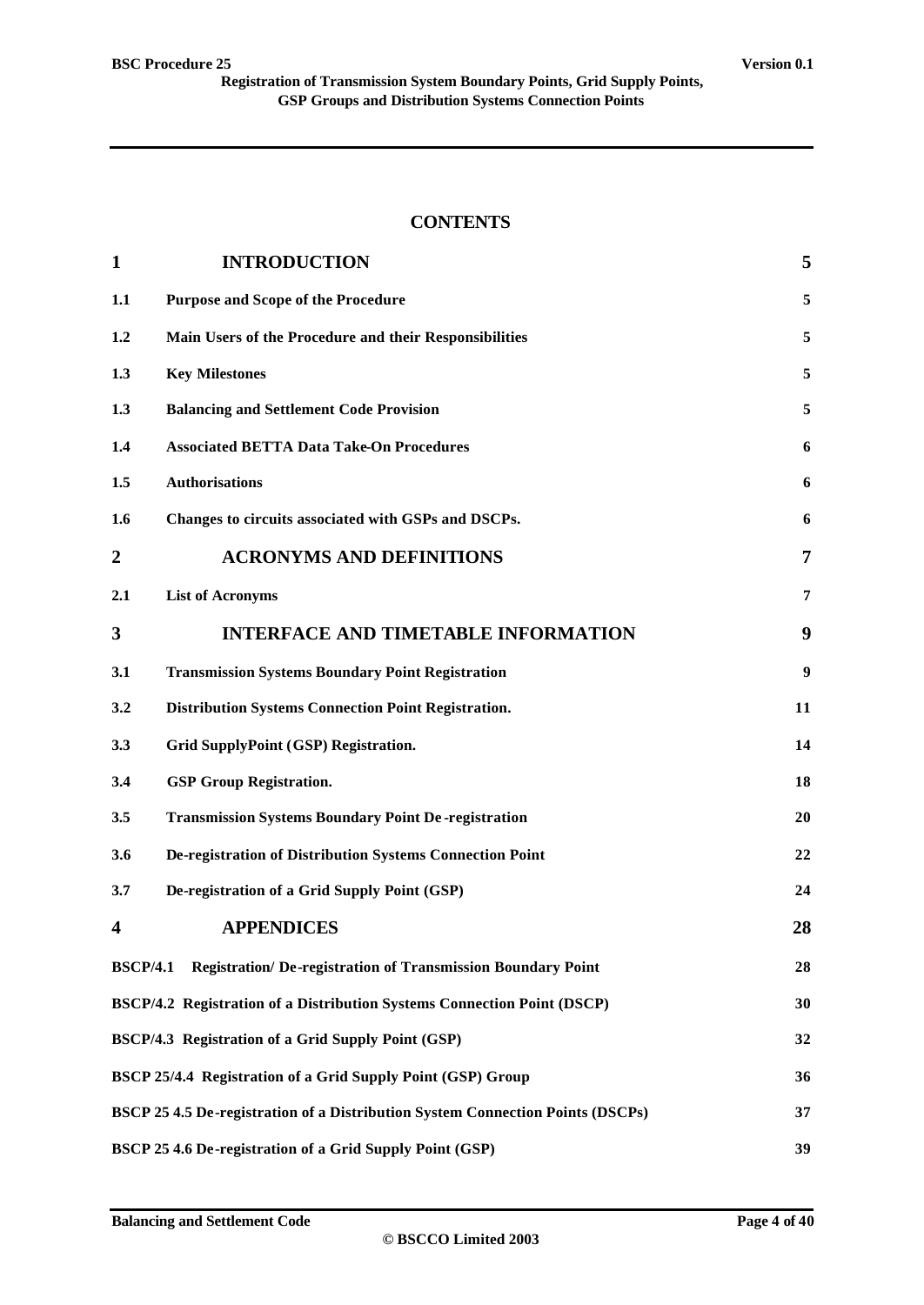### **1 Introduction**

### **1.1 Purpose and Scope of the Procedure**

This BSCP defines the key interfaces, interdependencies and timetable for the registration of :-

- Transmission System Boundary Points (TSBP)
- Grid Supply Points (GSP)
- GSP Groups
- Distribution Systems Connection Points (DSCP)

#### **1.2 Main Users of the Procedure and their Responsibilities**

The main users of this procedure are:

- (a) Licensed Distribution System Operators (LDSO)
- (b) The Central Data Collection Agent (CDCA)
- (c) The Central Registration Agent (CRA)
- (d) Transmission Company (TC)
- (e) BSCCo

#### **1.3 Key Milestones**

The key milestones in this procedure are:

- Registration forms for TSBPs and GSPs must be submitted within 5WD of the **CPCD**
- Registration forms for DSCPs must be submitted at least 20WD prior to the Energisation Date of the first circuit of the DSCP

#### **1.4 Balancing and Settlement Code Provision**

This BSCP should be read in conjunction with the Code and in particular Section K. In the event of an inconsistency between the provisions of this BSCP and the Code, the provisions of the Code shall prevail.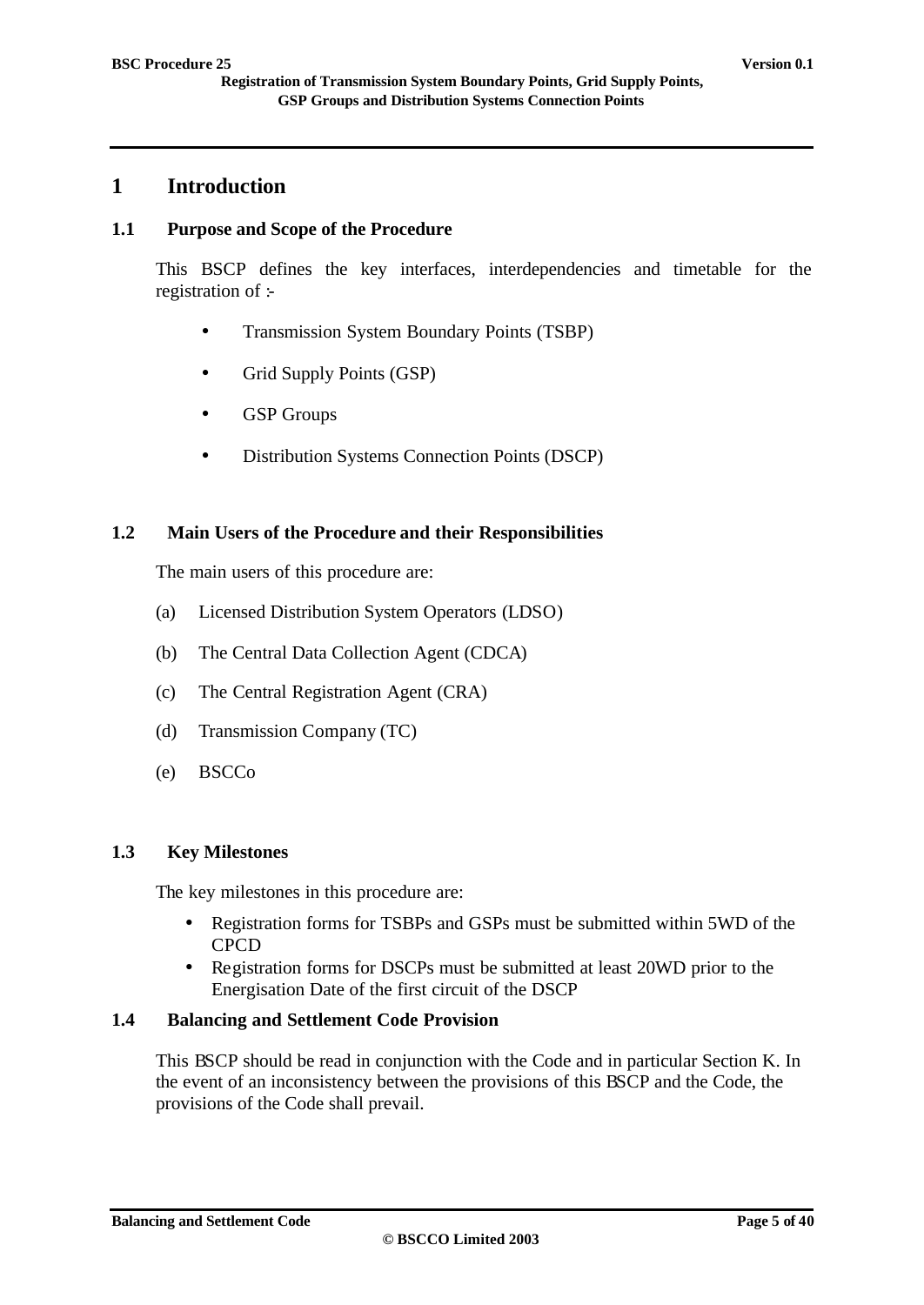#### **1.5 Associated Balancing and Settlement Code Procedures**

This procedure interfaces with the following BSCPs:

| BSCP <sub>02</sub> | Proving Test Requirements for CVA Metering Systems                              |
|--------------------|---------------------------------------------------------------------------------|
| BSCP06             | Notification and Sealing of Metering Equipment for Central Volume<br>Allocation |
| BSCP15             | <b>BM Unit Registration</b>                                                     |
| BSCP <sub>20</sub> | Registration of Metering Systems for CVA                                        |
| BSCP38             | Authorisations                                                                  |
| BSCP75             | Registration of Meter Aggregation Rules for Volume Allocation Units             |
| <b>BSCP509</b>     | Changes to Market Domain Data`                                                  |

### **1.6 Authorisations**

Prior to any registration detailed in this procedure being submitted, the Party must ensure that all Authorisations and passwords have been registered in accordance with BSCP 38.

### **1.7 Changes to circuits associated with GSPs and DSCPs.**

Parties wishing to make changes to the circuits associated with a GSP or DSCP, should de-register the existing circuits by submitting either the GSP or DSCP Deregistration Form. Parties should then complete a Registration Form for the GSP or DSCP entering all remaining circuits and any new circuits with an Effective From Date (EFD). Such forms should be submitted at least 20 Working Days prior to the necessary change, but this lead time may be reduced with agreement from BSCCo.

Parties should be aware that changes to the registration of circuits associated with GSPs or DSCPs may result in changes to the Metering System Registration and/or Meter Technical Details. If this is the case, please also refer to BSCP 20.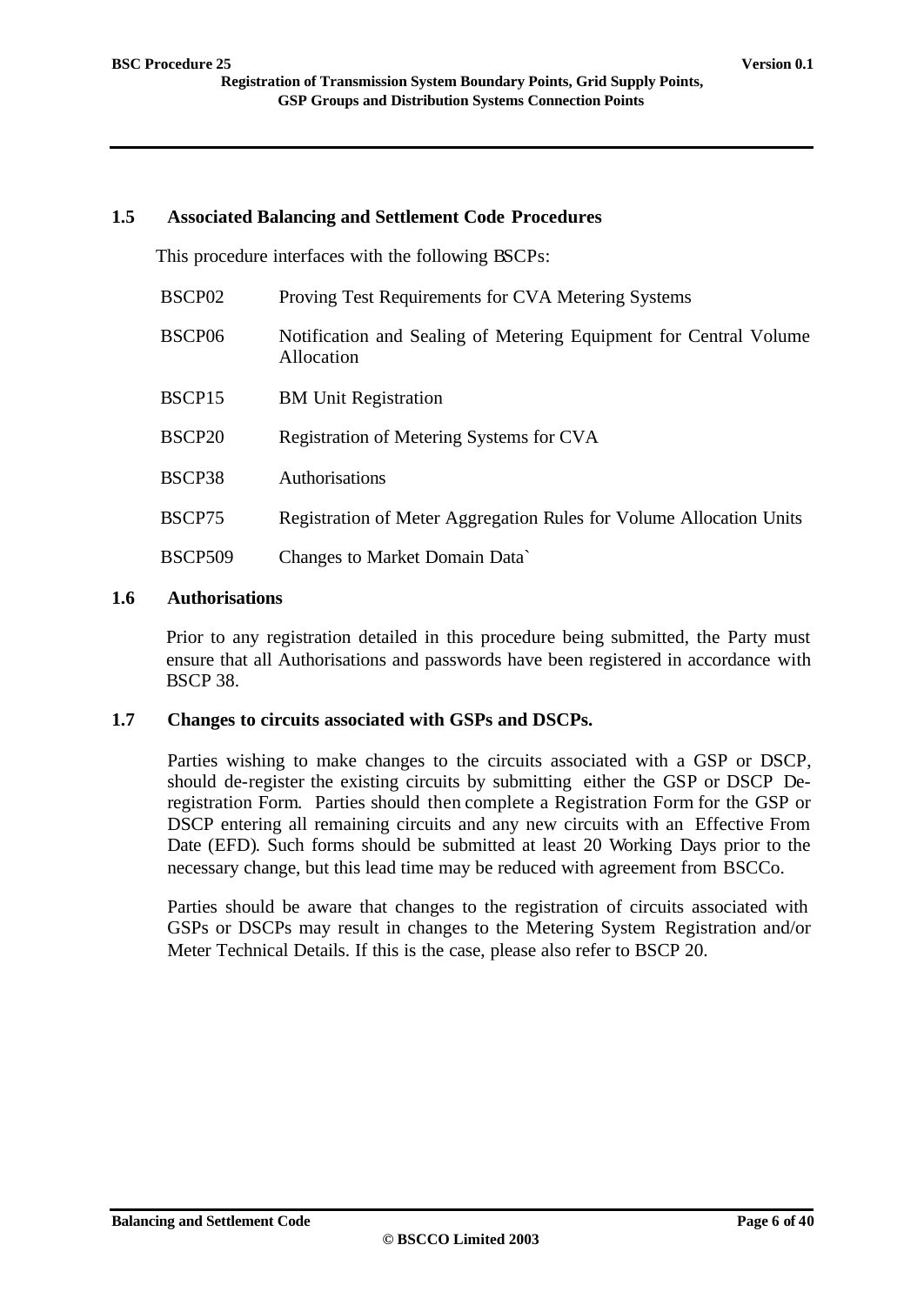# **2 Acronyms and Definitions**

#### **2.1 List of Acronyms**

The following is a list of acronyms used in BSCP25:

| <b>BSCP</b>  | Balancing and Settlement Code Procedure          |
|--------------|--------------------------------------------------|
| <b>BSCCo</b> | Balancing and Settlement Code Company            |
| <b>CDCA</b>  | <b>Central Data Collection Agent</b>             |
| <b>CRA</b>   | <b>Central Registration Agent</b>                |
| <b>DSCP</b>  | Distribution System Connection Point             |
| <b>GSP</b>   | <b>Grid Supply Point</b>                         |
| <b>LDSO</b>  | <b>Licensed Distribution System Operator</b>     |
| <b>MDD</b>   | Market Domain Data                               |
| Panel        | Balancing and Settlement Code Panel              |
| <b>TC</b>    | <b>Transmission Company</b>                      |
| <b>TSBP</b>  | <b>Transmission System Boundary Point</b>        |
| <b>WD</b>    | <b>Working Day(s)</b>                            |
| <b>CPCD</b>  | <b>Commissioning Programme Commencement Date</b> |

### **2.2 List of Definitions**

A list of definitions can be found in Section X of the Code. Definitions used in this BSCP (if any) are as follows:

"Nominated LDSO" is the LDSO who has obligations to submit the GSP Group Metered Volume Aggregation Rules. For the avoidance of doubt, the LDSO is the LDSO in accordance with R3.2.6.

"Commissioning Programme Commencement Date" as defined in relation to a particular User in the Construction Agreement, as in CUSC v1.1 paragraph 1.3.2.

"Energisation Date" is the date on which the first circuit of the System Connection Point is energised.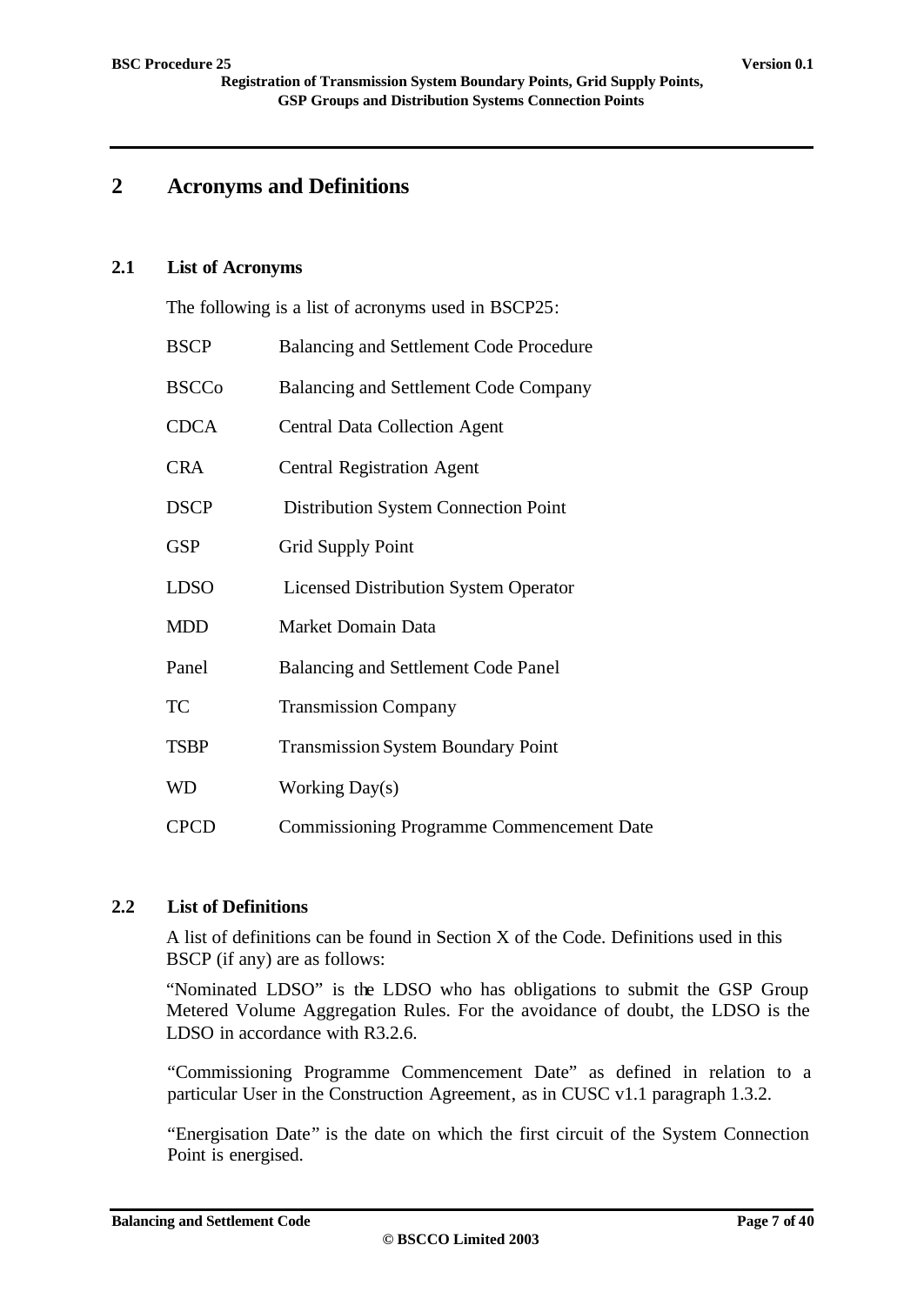"Disconnection Date" is the date on which the last circuit of the System Connection Point is de-energised.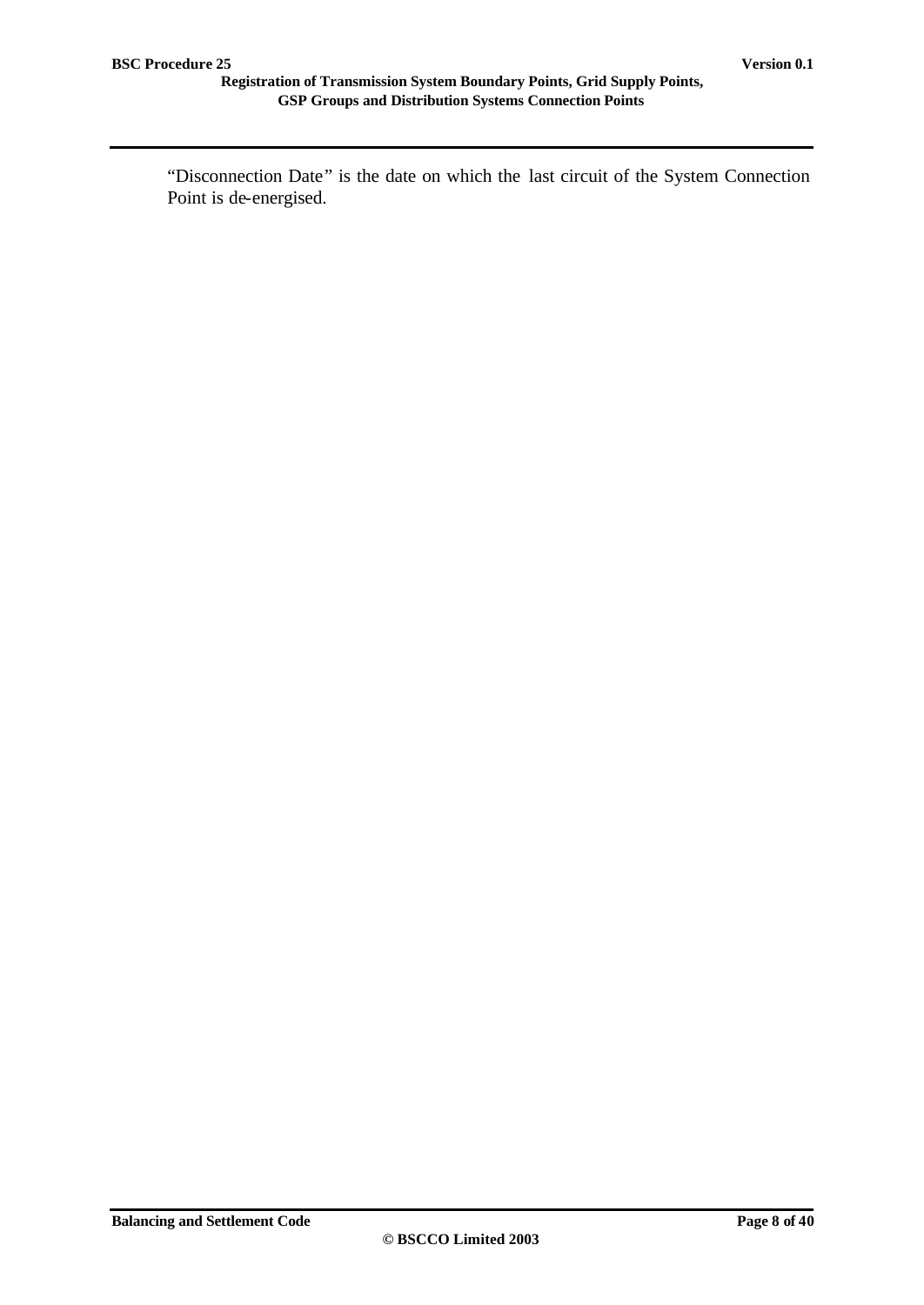# 3 **Interface and Timetable Information**

### **3.1 Transmission System Boundary Point Registration**

| <b>REF</b> | <b>WHEN</b>                                                                 | <b>ACTION</b>                                                                                                                                                   | <b>FROM</b>  | <b>TO</b>                  | <b>INFORMATION REQUIRED</b>                                                                           | <b>MEDIUM</b>    |
|------------|-----------------------------------------------------------------------------|-----------------------------------------------------------------------------------------------------------------------------------------------------------------|--------------|----------------------------|-------------------------------------------------------------------------------------------------------|------------------|
| 3.1.1      | Within 5 WD of the CPCD                                                     | Submit Registration of TSBP Form.                                                                                                                               | TC           | <b>CRA</b><br><b>BSCCo</b> | BSCP25/4.1. Registration of TSBP, signed by an<br>authorised person, registered as such using BSCP38. | Fax/Post/Email   |
| 3.1.2      | Within 1 WD of receipt of<br>3.1.1                                          | Send request to withhold energisation pending BSCCo<br>authorisation                                                                                            | <b>BSCCo</b> | TC                         | Request to withhold energisation pending BSCCo<br>authorisation                                       | Email            |
| 3.1.3      | Within 1 WD of receipt of<br>3.1.1                                          | Acknowledge receipt of Registration of TSBP form                                                                                                                | <b>CRA</b>   | <b>TC</b>                  | Acknowledge receipt.                                                                                  | Fax/Post/Email   |
| 3.1.4      | At the same time as 3.1.3                                                   | Forward Registration of TSBP Form                                                                                                                               | <b>CRA</b>   | <b>CDCA</b>                | As submitted in 3.1.1.                                                                                |                  |
| 3.1.5      | At the same time as 3.1.3                                                   | Check the following:<br>a) Party registered with CRA<br>b) Form has been completed by an authorised person.                                                     | <b>CRA</b>   |                            | As submitted in 3.1.1.                                                                                | Internal process |
| 3.1.6      | At least 10 WD prior to<br><b>Effective From Date of</b><br>Metering System | Check the following:<br>TSBP Id stated on the Registration of TSBP Form<br>a)<br>matches a circuit name on the Meter Technical<br>Details submitted by the MOA. | <b>CDCA</b>  |                            | As submitted in 3.1.1.<br><b>Meter Technical Details</b>                                              | Internal process |
| 3.1.7      | After 3.1.6                                                                 | Notify that checks in 3.1.6 satisfactory                                                                                                                        | <b>CDCA</b>  | <b>CRA</b>                 | Notification that process can proceed.                                                                |                  |
| 3.1.8      | After 3.1.6                                                                 | Notify if checks in 3.1.6 not satisfactory                                                                                                                      | <b>CDCA</b>  | <b>CRA</b><br><b>BSCCo</b> | Notification of failure of checks                                                                     |                  |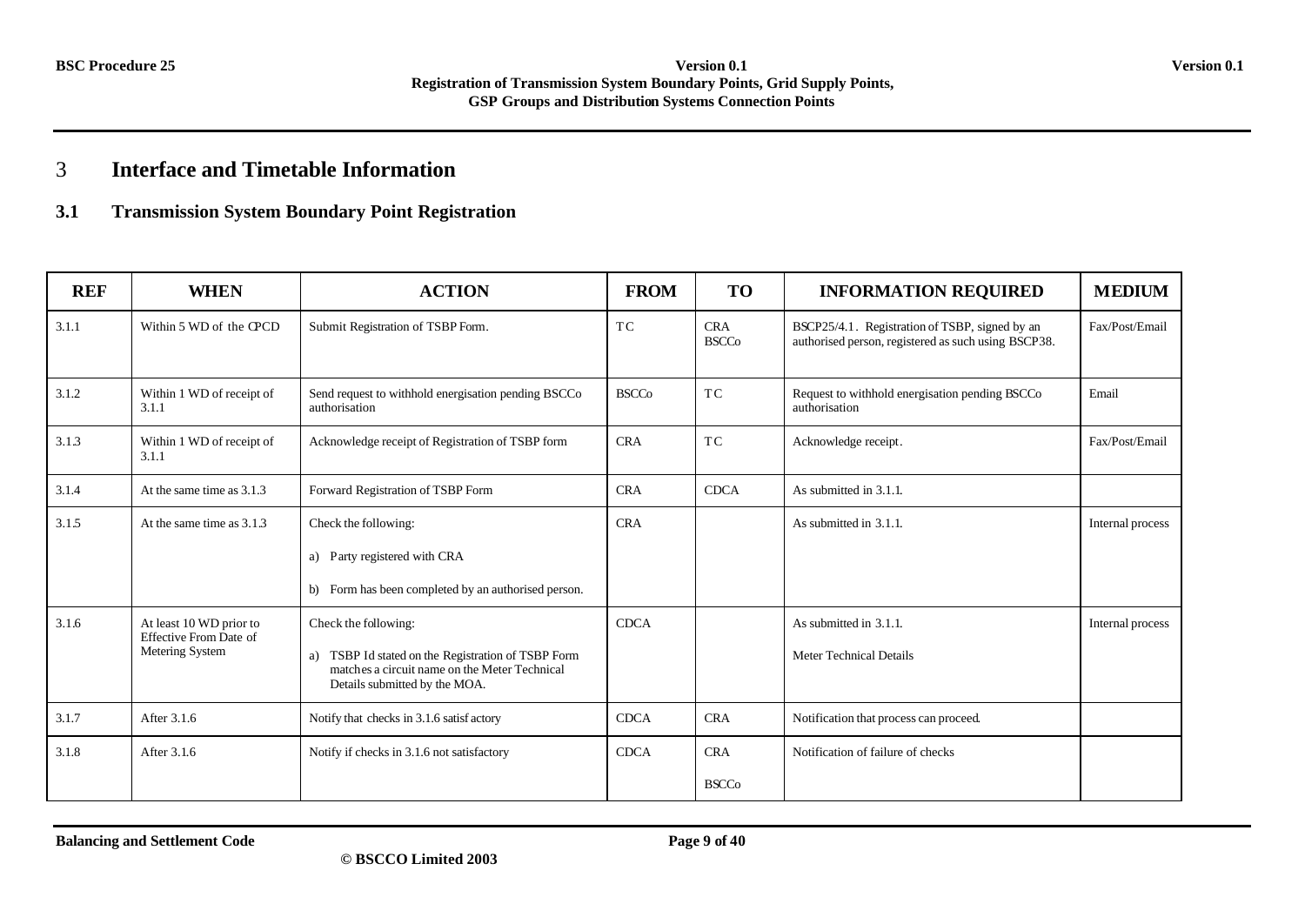| <b>REF</b> | <b>WHEN</b>                                                                            | <b>ACTION</b>                                                                                                                                            | <b>FROM</b>  | <b>TO</b>                               | <b>INFORMATION REQUIRED</b>                                                 | <b>MEDIUM</b>                                                              |
|------------|----------------------------------------------------------------------------------------|----------------------------------------------------------------------------------------------------------------------------------------------------------|--------------|-----------------------------------------|-----------------------------------------------------------------------------|----------------------------------------------------------------------------|
| 3.1.9      | On receipt of notification in<br>3.1.8                                                 | BSCCo to resolve issues with the TC, Party and MOA                                                                                                       | <b>BSCCo</b> |                                         | Resolution of issues                                                        |                                                                            |
| 3.1.10     | Within $10$ WD of $3.1.1$                                                              | Provide Party, BSCCo and BSC Agents with standing<br>data reports.                                                                                       | <b>CRA</b>   | TC<br><b>BSC</b> Agents<br><b>BSCCo</b> | Standing data reports entered onto the systems.                             | Electronic<br>Fax/Email to<br><b>BSC</b> Agents and<br>BSCC <sub>o</sub> . |
| 3.1.11     | Prior to the Effective From<br>Date and on successful<br>completion of 3.1.5 and 3.1.6 | Inform the TC of the EFD of the Metering System(s)<br>associated with the TSBP and authorise the TC to<br>energise the connection on or after this date. | <b>BSCCo</b> | TC                                      | Confirmation of EFD and authorisation to energise on<br>or after this date. | Email                                                                      |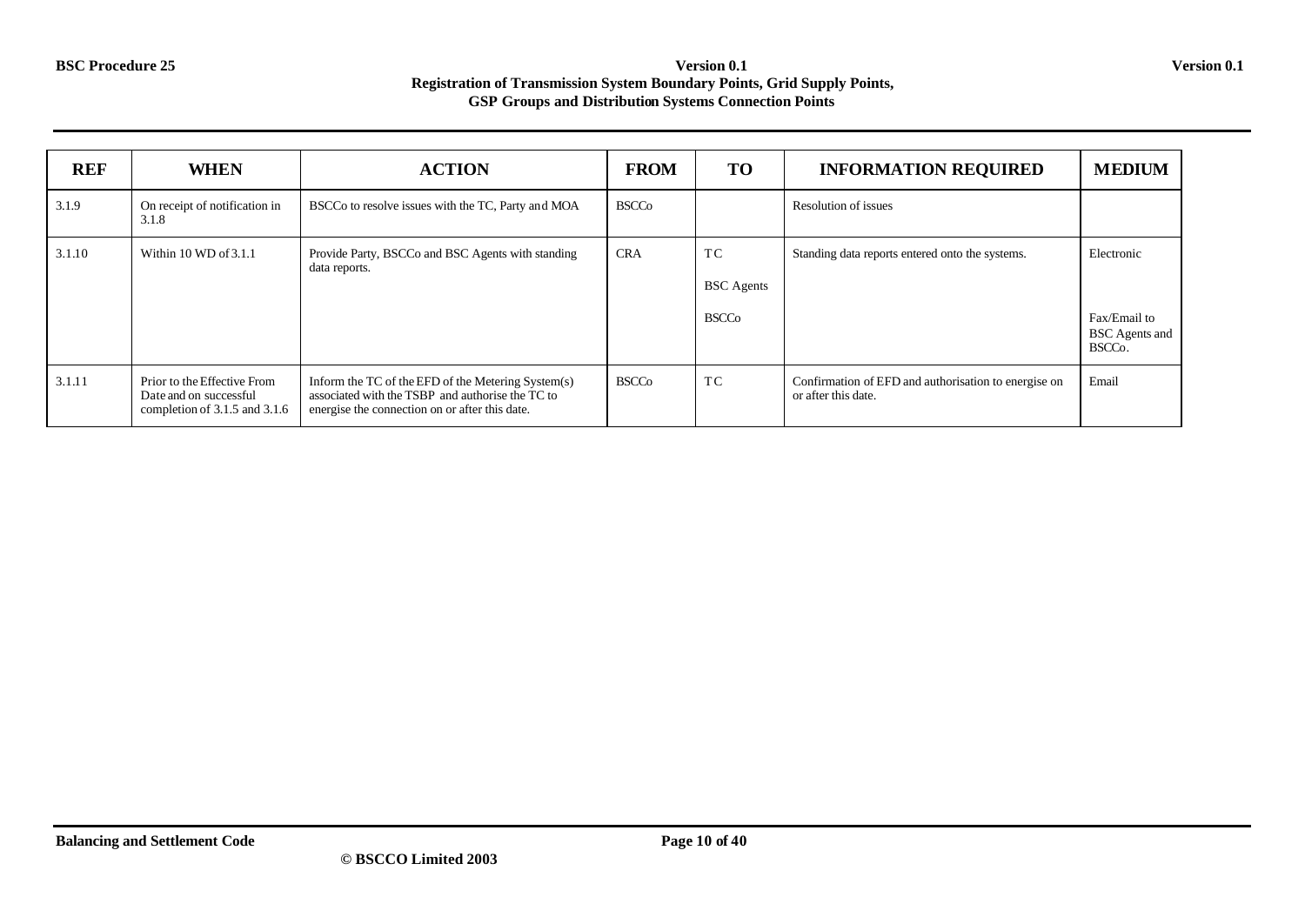### **3.2 Distribution Systems Connection Point Registration.**

| <b>REF</b> | <b>WHEN</b>                                                                                   | <b>ACTION</b>                                                                  | <b>FROM</b>                    | <b>TO</b>                  | <b>INFORMATION REQUIRED</b>                                                                           | <b>MEDIUM</b>    |
|------------|-----------------------------------------------------------------------------------------------|--------------------------------------------------------------------------------|--------------------------------|----------------------------|-------------------------------------------------------------------------------------------------------|------------------|
| 3.2.1      | At least 20 WD prior to<br>Energisation Date <sup>1</sup> of the first<br>circuit of the DSCP | Submit Registration of DSCP Form.                                              | <b>LDSO</b>                    | <b>CRA</b><br><b>BSCCo</b> | BSCP25/4.2. Registration of DSCP, signed by an<br>authorised person, registered as such using BSCP38. | Fax/Post/Email   |
| 3.2.2      | Within 1 WD of receipt of<br>3.2.1                                                            | Send request to withhold energisation pending BSCCo<br>authorisation           | <b>BSCCo</b>                   | <b>LDSO</b>                | Request to withhold energisation pending BSCCo<br>authorisation                                       | Email            |
| 3.2.3      | Within 1 WD of receipt of<br>3.2.1                                                            | Acknowledge receipt of Registration of DSCP form                               | <b>CRA</b>                     | <b>LDSO</b>                | Acknowledge receipt.                                                                                  | Fax/Post/Email   |
| 3.2.4      | At the same time as 3.2.3                                                                     | Forward Registration of DSCP Form                                              | <b>CRA</b>                     | <b>CDCA</b>                | As submitted in 3.2.1                                                                                 |                  |
| 3.2.5      | At least 20 WD prior to<br><b>Energisation Date</b>                                           | Submit Aggregation Rules for the GSP Group take in<br>accordance with BSCP 75. | Nominated<br>LDSO <sub>s</sub> | <b>CDCA</b>                | BSCP75/4.2, signed by an authorised person, registered<br>as such using BSCP38.                       | Fax/Post/Email   |
| 3.2.6      | At least 20 WD prior to<br><b>Energisation Date</b>                                           | Submit Metering System Registration Forms in<br>accordance with BSCP 20        | <b>LDSO</b>                    | <b>CRA</b>                 | BSCP20/4.1, signed by an authorised person, registered<br>as such using BSCP38.                       | Fax/Post/Email   |
| 3.2.7      | At the same time as 3.2.3                                                                     | Check the following:                                                           | <b>CRA</b>                     |                            | As submitted in 3.2.1                                                                                 | Internal process |
|            |                                                                                               | Party registered with CRA<br>a)                                                |                                |                            |                                                                                                       |                  |

 1 Energisation Date: references to the Energisation Date in this Section 3.2, are to the Energisation Date of the first circuit of the DSCP.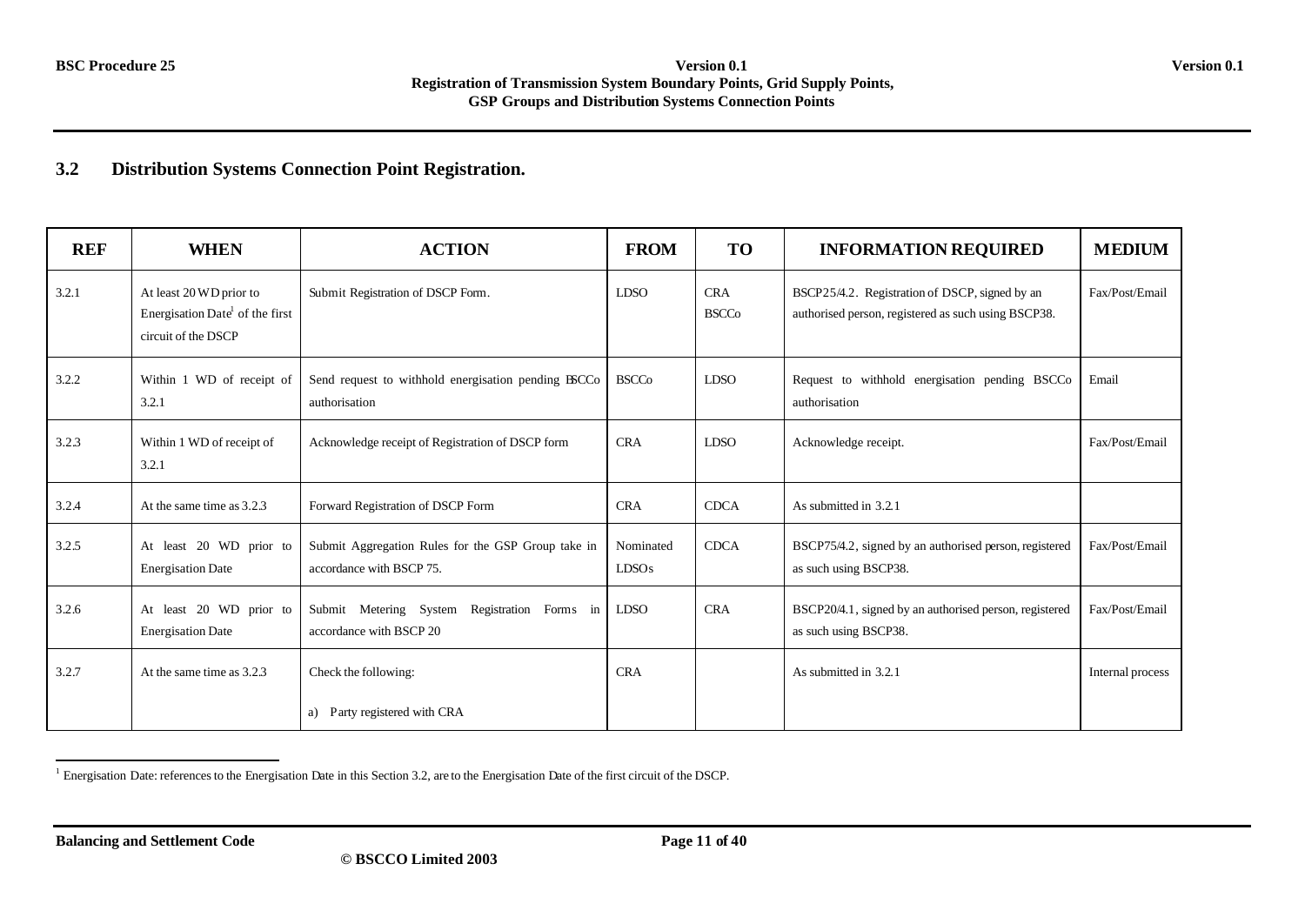| <b>REF</b> | <b>WHEN</b>                                           | <b>ACTION</b>                                                                                                                                                                                                                                                                                                                                                                        | <b>FROM</b>  | TO                               | <b>INFORMATION REQUIRED</b>                                                                                                     | <b>MEDIUM</b>                                       |
|------------|-------------------------------------------------------|--------------------------------------------------------------------------------------------------------------------------------------------------------------------------------------------------------------------------------------------------------------------------------------------------------------------------------------------------------------------------------------|--------------|----------------------------------|---------------------------------------------------------------------------------------------------------------------------------|-----------------------------------------------------|
| 3.2.8      | At least 5WD prior to<br><b>Energisation Date</b>     | Form has been completed by an authorised person.<br>b)<br>Energisation Date for the DSCP is after the Effective<br>c)<br>From Date of the LDSO involved in the registration.<br>Check and Confirm the following:<br>a) Metering System Proving Test associated with DSCP<br>has been completed successfully.<br>b) Metering Equipment shall be sealed in accordance<br>with BSCP 06. | <b>CDCA</b>  | <b>CRA</b><br><b>BSCCo</b>       | As submitted in 3.2.1<br>Metering System Proving Test results<br>Sealing date for Metering Equipment<br>Meter Aggregation Rules | Email/Fax                                           |
|            |                                                       | c) Aggregation Rules for both GSP Groups have been<br>successfully registered for DSCP in accordance with<br><b>BSCP 75.</b><br>Circuit names on Registration of DSCP Form match<br>d)<br>circuit names on MTD submitted by the MOA.                                                                                                                                                 |              |                                  | <b>Meter Technical Details</b><br>(Where confirmation has not been provided the DSCP<br>registration shall remain pending.)     |                                                     |
| 3.2.9      | At least 4WD prior to the<br><b>Energisation Date</b> | If confirmation in 3.2.8 is not received by BSCCo,<br>BSCCo to inform the LDSO not to energise the circuit<br>and agree a new Energisation Date.                                                                                                                                                                                                                                     | <b>BSCCo</b> | <b>LDSO</b><br><b>CRA</b>        | Confirmation that circuit shall not be energised and<br>agreement of a new Energisation Date.                                   | Fax/Post/Email                                      |
| 3.2.10     | On or before Energisation<br>Date                     | Provide Party and BSC Agents with standing data reports.                                                                                                                                                                                                                                                                                                                             | <b>CRA</b>   | <b>LDSO</b><br><b>BSC</b> Agents | Standing data reports of data entered onto the systems<br>including Energisation Date                                           | Electronic<br>Fax/Email to<br><b>BSC</b> Agents and |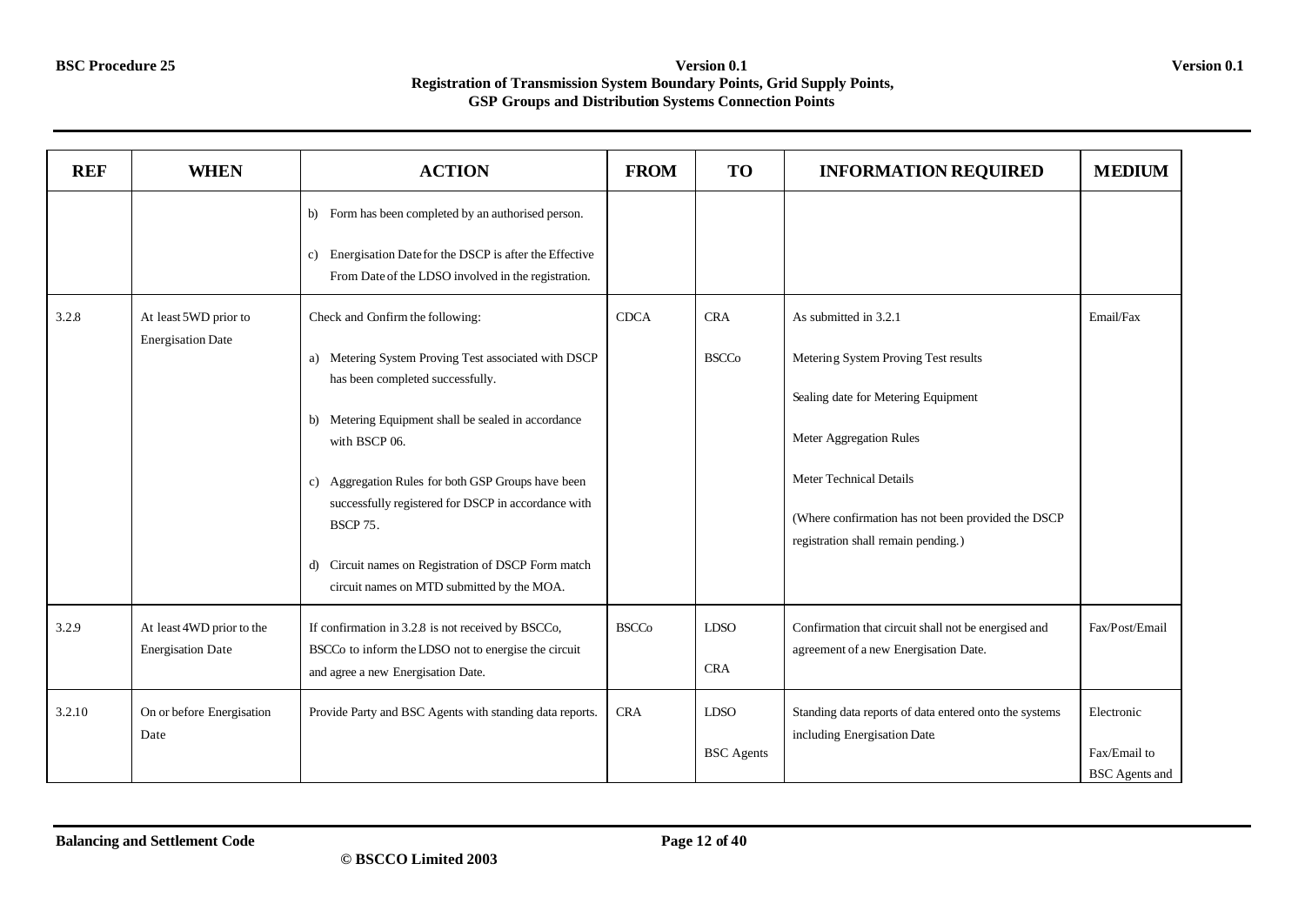| <b>REF</b> | <b>WHEN</b>                                                  | <b>ACTION</b>                                                                               | <b>FROM</b> | <b>TO</b>    | <b>INFORMATION REQUIRED</b>                                                                   | <b>MEDIUM</b>       |
|------------|--------------------------------------------------------------|---------------------------------------------------------------------------------------------|-------------|--------------|-----------------------------------------------------------------------------------------------|---------------------|
|            |                                                              |                                                                                             |             | <b>BSCCo</b> |                                                                                               | BSCC <sub>o</sub> . |
| 3.2.11     | Prior to the Energisation Date<br>and on completion of 3.2.8 | Authorise the LDSO to energise the connection on or after   BSCCo<br>the Energisation Date. |             | <b>LDSO</b>  | Confirmation of the Energisation Date and<br>authorisation to energise on or after this date. | Email               |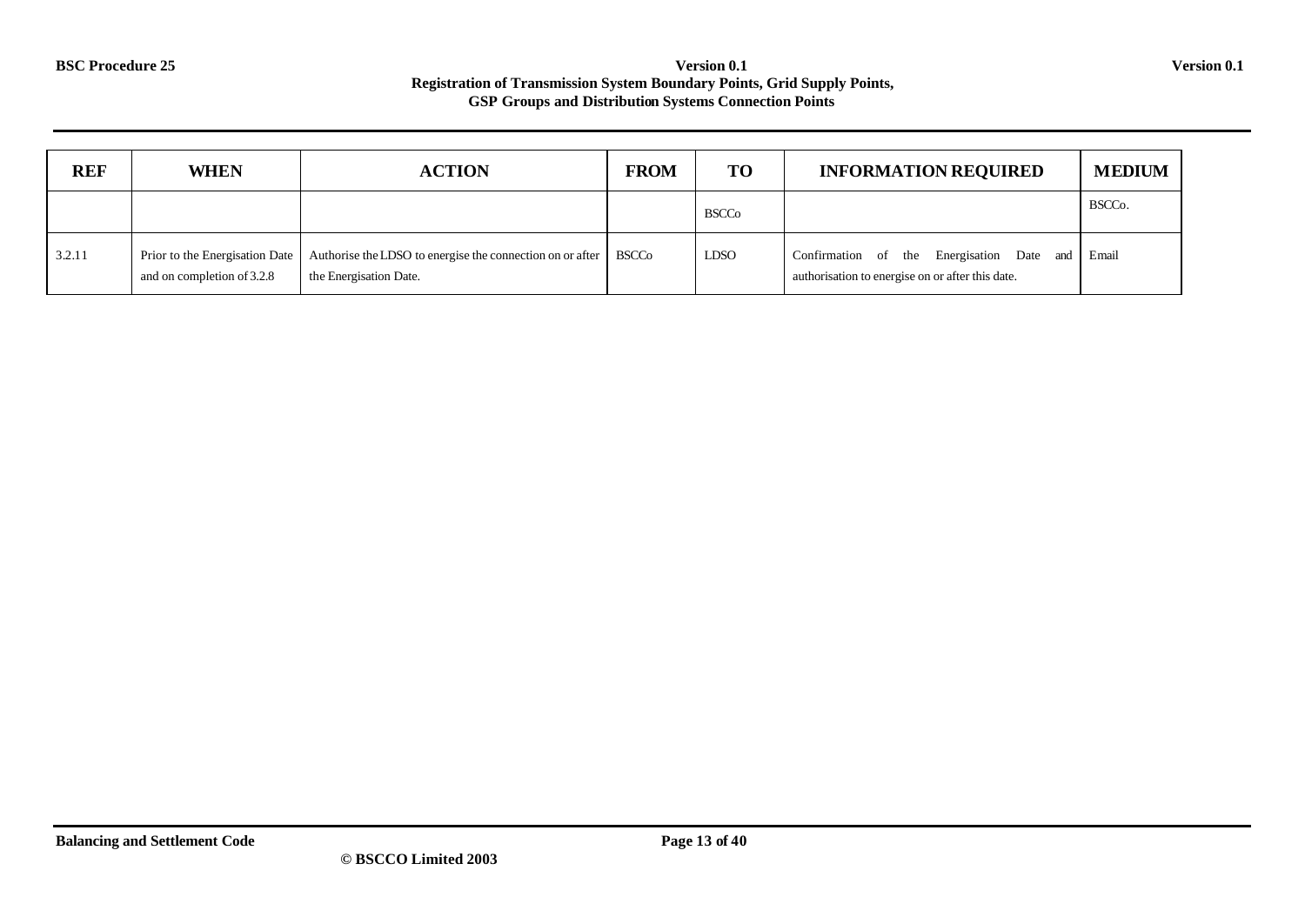## **3.3 Grid Supply Point (GSP) Registration.**

| <b>REF</b> | <b>WHEN</b>                        | <b>ACTION</b>                                                                                                                                                                                                       | <b>FROM</b>               | <b>TO</b>                  | <b>INFORMATION REQUIRED</b>                                                                                                                                                                        | <b>MEDIUM</b>  |
|------------|------------------------------------|---------------------------------------------------------------------------------------------------------------------------------------------------------------------------------------------------------------------|---------------------------|----------------------------|----------------------------------------------------------------------------------------------------------------------------------------------------------------------------------------------------|----------------|
| 3.3.1      | Within 5 WD of the $\text{QCD}^2$  | Submit Registration of GSP Form Part A.                                                                                                                                                                             | TC                        | <b>CRA</b><br><b>BSCCo</b> | BSCP25/4.3 Part A. Registration of GSP Part A,<br>signed by an authorised person, registered as such<br>using BSCP38.                                                                              | Fax/Post/Email |
| 3.3.2      | Within 1 WD of receipt of<br>3.3.1 | Send request to withhold energisation pending BSCCo<br>authorisation                                                                                                                                                | <b>BSCCo</b>              | <b>TC</b>                  | Request to withhold energisation pending BSCCo<br>authorisation                                                                                                                                    | Email          |
| 3.3.3      | Within 1 WD of receipt of<br>3.3.1 | Acknowledge receipt of Registration of GSP Form Part A.                                                                                                                                                             | <b>CRA</b>                | <b>TC</b>                  | Acknowledge receipt.                                                                                                                                                                               | Fax/Post/Email |
| 3.3.4      | Within 1 WD of receipt of<br>3.3.1 | Inform the relevant $LDSO(s)$ of registration<br>Request initial views regarding the allocation of the GSP<br>to a GSP Group from the relevant LDSO(s) and TC.<br>(Views will be stated in the Consultation paper.) | <b>BSCCo</b>              | LDSO(s)<br><b>BSCCo</b>    | Inform the LDSO of the GSP registration<br>Request for initial views on the allocation of the<br>GSP to a GSP Group and any other suggested<br>revisions to the GSPs which comprise GSP<br>Groups. | Email          |
| 3.3.5      | Within 1 WD of 3.3.4               | Send initial views on the GSP allocation to a GSP group.                                                                                                                                                            | T <sub>C</sub><br>LDSO(s) | <b>BSCCo</b>               | Initial views on the allocation of the GSP to a<br>GSP Group.                                                                                                                                      | E mail/Fax     |

<sup>&</sup>lt;sup>2</sup> Commissioning Programme Commencement Date: references to the Commissioning Programme Commencement Date in this Section 3.3, are to that of the first circuit associated with the GSP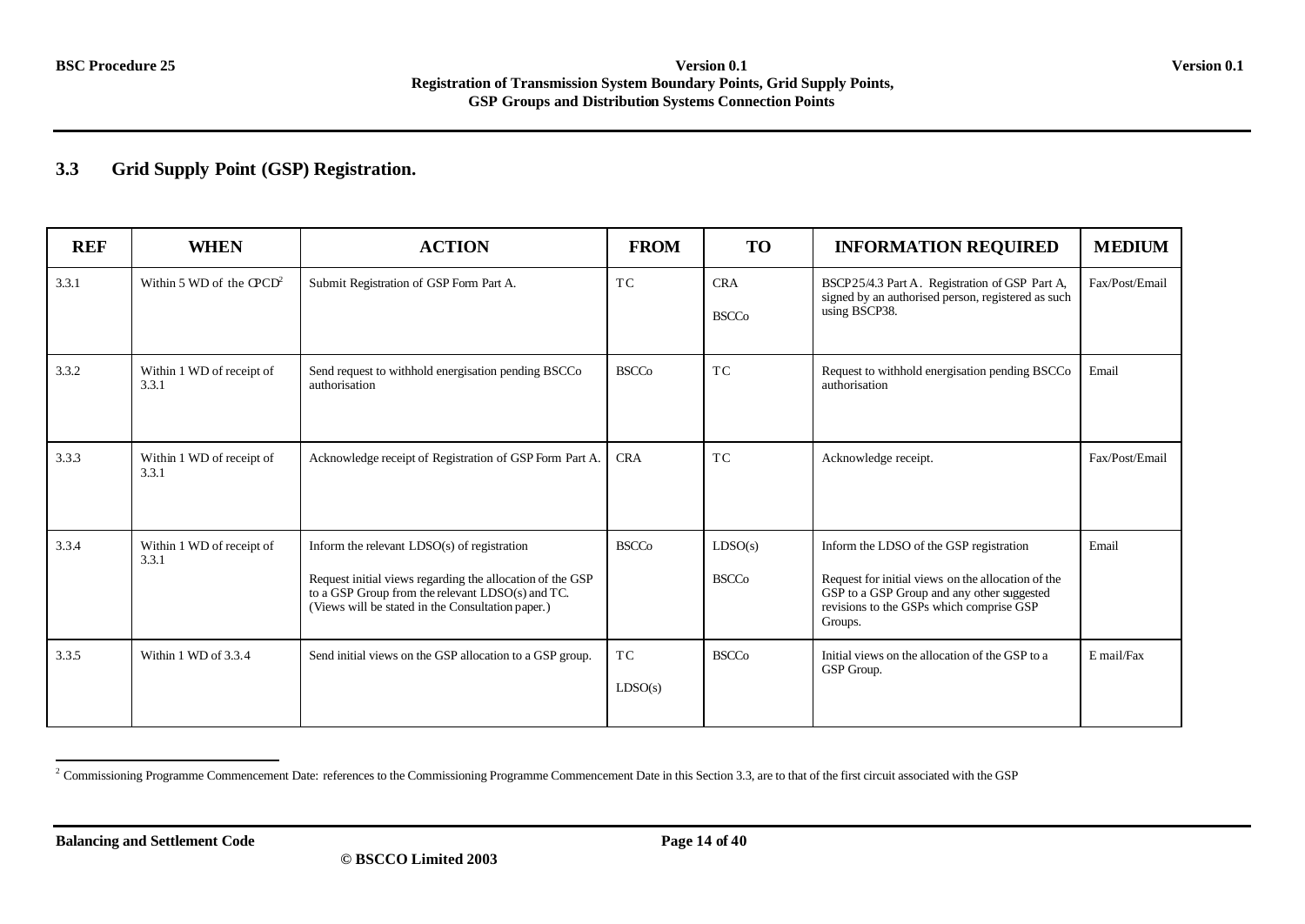| <b>REF</b> | <b>WHEN</b>                                                                        | <b>ACTION</b>                                                                                                                                                                                                                                                                                                                                                                                                                                                                                         | <b>FROM</b>                                                      | <b>TO</b>                                              | <b>INFORMATION REQUIRED</b>                                                                                                                                                                                                                                                                                                       | <b>MEDIUM</b>            |
|------------|------------------------------------------------------------------------------------|-------------------------------------------------------------------------------------------------------------------------------------------------------------------------------------------------------------------------------------------------------------------------------------------------------------------------------------------------------------------------------------------------------------------------------------------------------------------------------------------------------|------------------------------------------------------------------|--------------------------------------------------------|-----------------------------------------------------------------------------------------------------------------------------------------------------------------------------------------------------------------------------------------------------------------------------------------------------------------------------------|--------------------------|
| 3.3.6      | Within 1 WD of receipt of<br>3.3.1                                                 | The CRA checks the form has been completed by an<br>authorised person.                                                                                                                                                                                                                                                                                                                                                                                                                                | <b>CRA</b>                                                       |                                                        | As submitted in 3.3.1                                                                                                                                                                                                                                                                                                             | Internal process         |
| 3.3.7      | Within 2 WD of receipt of<br>3.3.1                                                 | BSCCO outlines new GSP registration details to Parties<br>concerned and requests on which GSP Group the GSP<br>should be allocated to with reference to:<br>a) Effect of geographic factors in establishing Daily Profile<br>Co-efficients<br>Effect of the size of the GSP Group on GSP Group<br>b)<br><b>Correction Factors</b><br>c) Effect of proximity of Boundary Points on the value of<br>Physical Notifications and Bid-Offer Pairs to the TC<br>submitted in relation to Supplier BM Units. | <b>BSCCO</b>                                                     | Relevant LDSOs<br>TC<br>The Authority<br>All Suppliers | As submitted in 3.3.1<br>Consultation paper noting any views already<br>expressed.<br>Request for opinions regarding the allocation of the<br>new GSP to a GSP Group or agreement/<br>disagreement to an LDSO/TC view with reference<br>to geographic factors, the size of the GSP Group and<br>the proximity of Boundary Points. | Email/<br>Letter/<br>Fax |
| 3.3.8      | Within 10 WD of 3.3.7                                                              | Request ed opinions provided.                                                                                                                                                                                                                                                                                                                                                                                                                                                                         | Relevant<br>LDSOs<br><b>TC</b><br>The Authority<br>All Suppliers | <b>BSCCO</b>                                           | Suggested revisions to the GSPs comprised in a<br>GSP Group or agreement/disagreement to an<br>LDSO/T $\dot{\text{C}}$ view with reference to geographic<br>factors, the size of the GSP Group and the proximity<br>of Boundary Points.<br><b>Consultation Response</b>                                                           | Email/<br>Letter/<br>Fax |
| 3.3.9      | On receipt of Parties opinions<br>on GSP Group allocation for<br>GSP registration. | Prepare a paper to SVG summarising the registration<br>details for the GSP and opinions of the Parties involved<br>on whether any revision to the GSPs which make up GSP<br>Groups is necessary.                                                                                                                                                                                                                                                                                                      | <b>BSCCo</b>                                                     | <b>SVG</b>                                             | paper presented at SVG meeting                                                                                                                                                                                                                                                                                                    | Paper                    |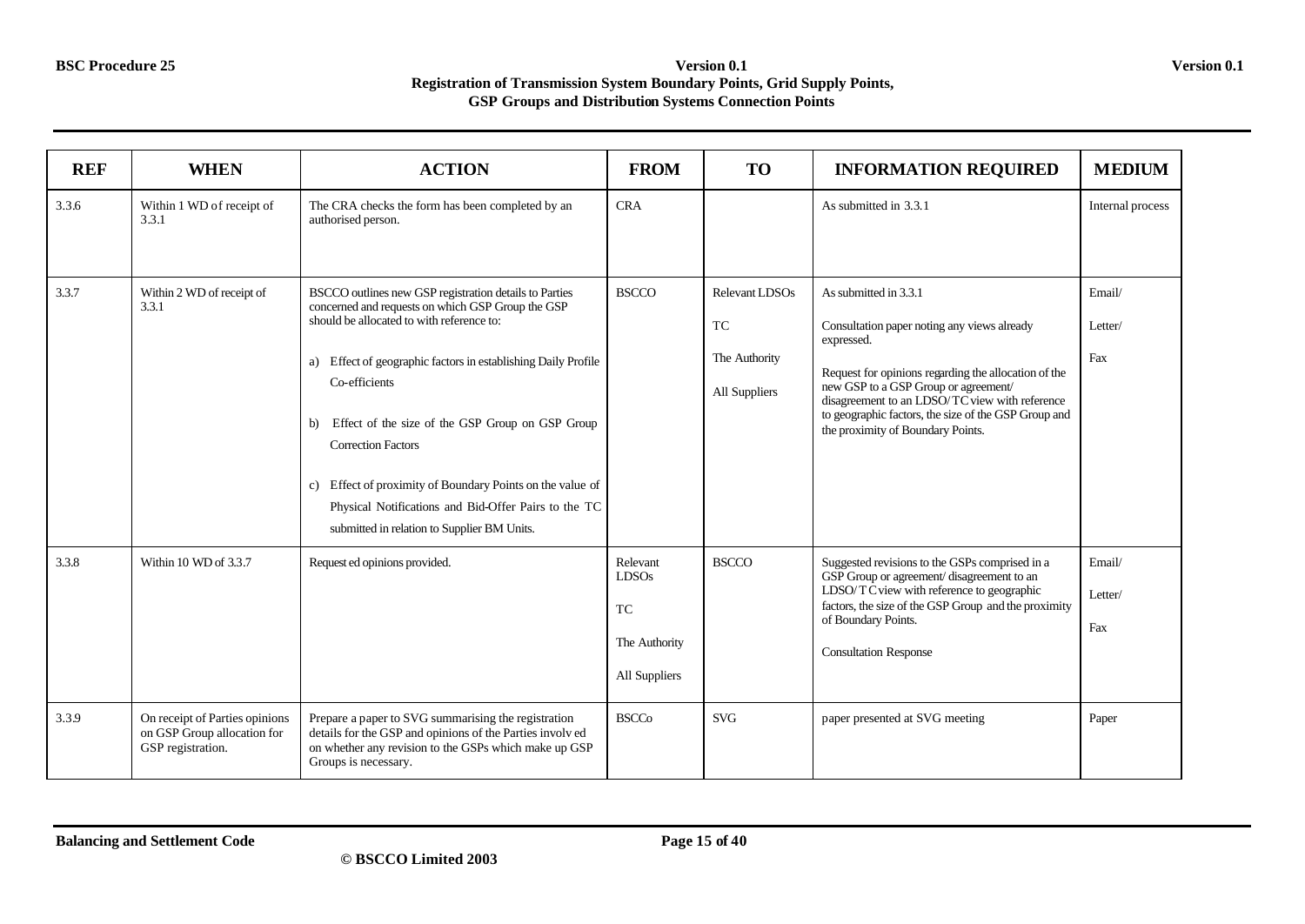| <b>REF</b> | <b>WHEN</b>                                               | <b>ACTION</b>                                                                                                                                                                                                                                                             | <b>FROM</b>              | <b>TO</b>                  | <b>INFORMATION REQUIRED</b>                                                                                                                                                                                 | <b>MEDIUM</b>  |
|------------|-----------------------------------------------------------|---------------------------------------------------------------------------------------------------------------------------------------------------------------------------------------------------------------------------------------------------------------------------|--------------------------|----------------------------|-------------------------------------------------------------------------------------------------------------------------------------------------------------------------------------------------------------|----------------|
|            |                                                           | The paper should request an SVG recommendation to go<br>forward to the next Panel meeting.                                                                                                                                                                                |                          |                            |                                                                                                                                                                                                             |                |
| 3.3.10     | Within 1 WD of the SVG<br>Meeting.                        | Prepare a paper to Panel summarising registration details<br>for the GSP, opinions of Parties on the GSP Group<br>allocation and SVG's considerations and<br>recommendations.                                                                                             | <b>BSCCo</b>             | Panel                      | Paper presented at Panel meeting                                                                                                                                                                            | Paper          |
| 3.3.11     | Within 1 WD of the Panel<br>Meeting.                      | Notify all the Parties involved of the Panel's decision.                                                                                                                                                                                                                  | <b>BSCCo</b>             | Relevant LDSO(s)<br>TC     | Notification of Panel's decision.                                                                                                                                                                           | Fax/Post       |
| 3.3.12     | At the same time as 3.3.11                                | Complete GSP Registration Form Part B with the<br>allocated GSP Group ID and send the form to CRA.                                                                                                                                                                        | <b>BSCCo</b>             | <b>CRA</b>                 | BSCP25/4/3 Part B. Registration of GSP Part B,<br>signed by an authorised person, registered as such<br>using BSCP38                                                                                        | Fax/Post/Email |
| 3.3.13     | Within one WD of 3.3.12                                   | Acknowledge receipt of GSP Registration Form Part B                                                                                                                                                                                                                       | <b>CRA</b>               | <b>BSCCo</b>               | Acknowledge receipt.                                                                                                                                                                                        | Email          |
| 3.3.14     | At least 20 WD prior to the<br><b>Effective From Date</b> | Submit Aggregation Rules for the GSP Group take in<br>accordance with BSCP 75.                                                                                                                                                                                            | Nominated<br><b>LDSO</b> | <b>CDCA</b>                | BSCP75/4.2 form signed by an authorised person,<br>registered as such using BSCP38.                                                                                                                         | Fax/Post/Email |
| 3.3.15     | At least 20 WD prior to the<br><b>Effective From Date</b> | Submit Metering System Registration Forms in<br>accordance with BSCP 20                                                                                                                                                                                                   | <b>LDSO</b>              | <b>CRA</b>                 | BSCP20/4.1 form signed by an authorised person,<br>registered as such using BSCP38.                                                                                                                         | Fax/Post/Email |
| 3.3.16     | At least 5WD prior to the<br><b>Effective From Date</b>   | Check and confirm the following:<br>Metering System Proving Test associated with the<br>a)<br>GSP has been completed successfully.<br>Metering Equipment shall be sealed, in accordance<br>b).<br>with BSCP 06.<br>c) Aggregation Rules have been successfully registered | <b>CDCA</b>              | <b>CRA</b><br><b>BSCCo</b> | As submitted in 3.3.1<br>Metering System Proving Test results<br>Sealing date for Metering Equipment<br>Meter Aggregation Rules<br>Meter Technical Details<br>(Where confirmation has not been provided the | Email/Fax      |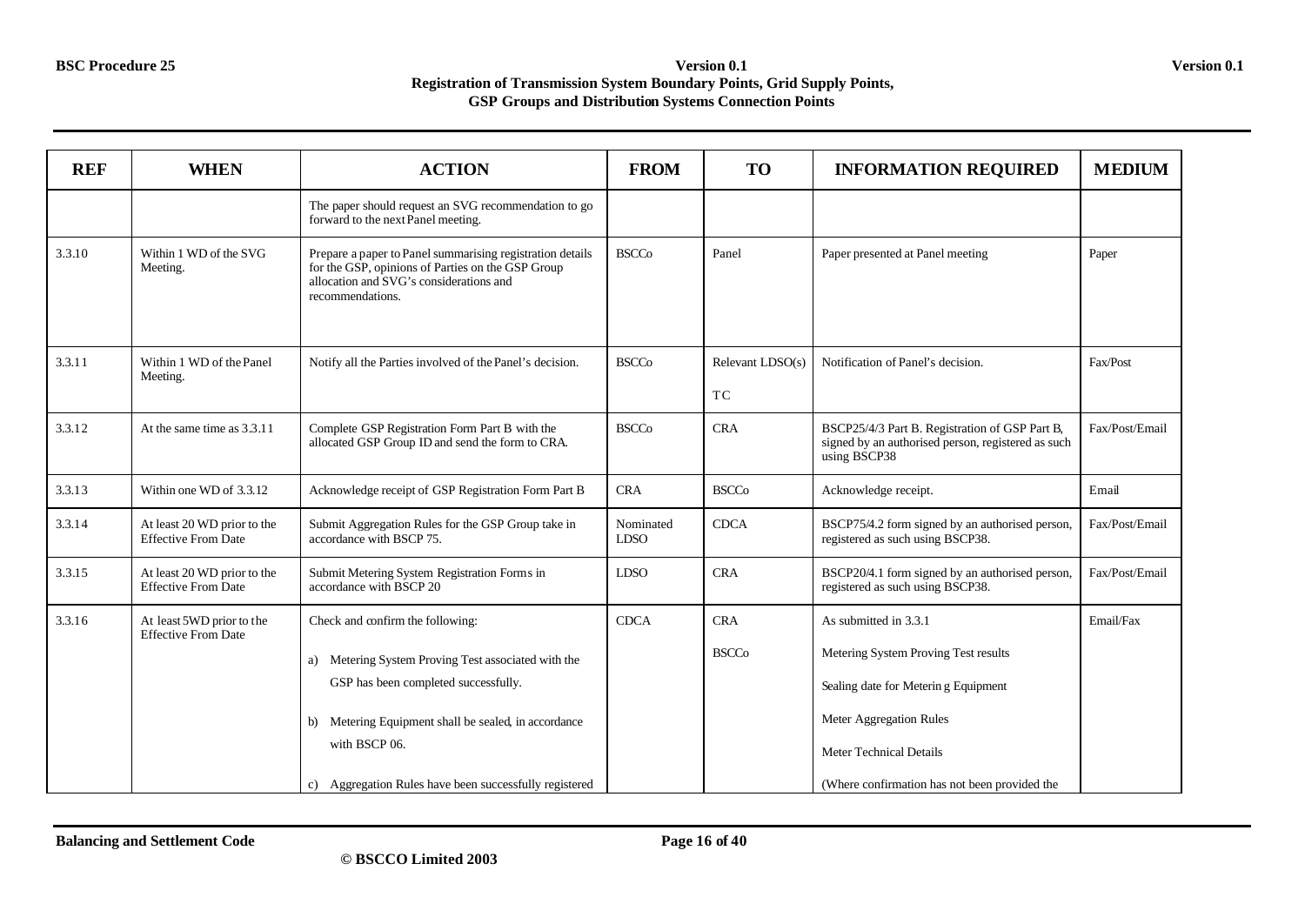| <b>REF</b> | <b>WHEN</b>                                                 | <b>ACTION</b>                                                                                                                                           | <b>FROM</b>  | <b>TO</b>         | <b>INFORMATION REQUIRED</b>                                                            | <b>MEDIUM</b>                         |
|------------|-------------------------------------------------------------|---------------------------------------------------------------------------------------------------------------------------------------------------------|--------------|-------------------|----------------------------------------------------------------------------------------|---------------------------------------|
|            |                                                             | for the GSP in accordance with BSCP 75.                                                                                                                 |              |                   | GSP registration shall remain pending.)                                                |                                       |
|            |                                                             | Circuit names stated on the GSP Registration Forms<br>d)<br>match circuits name and numbers on the Meter<br><b>Technical Details</b>                    |              |                   |                                                                                        |                                       |
| 3.3.17     | At least 4WD prior to the<br><b>Effective From Date</b>     | If confirmation in 3.3.16 is not received by BSCCo,<br>BSCCo to inform the TC not to energise the circuits and                                          | <b>BSCCo</b> | TC                | Confirmation that the circuits should not be.<br>energised and agreement of a new CPCD | Email/post/fax                        |
|            |                                                             | agree a new CPCD.                                                                                                                                       |              | <b>LDSO</b>       |                                                                                        |                                       |
|            |                                                             |                                                                                                                                                         |              | <b>CRA</b>        |                                                                                        |                                       |
| 3.3.18     | On or before Effective From<br>Date                         | Provide Party and BSC Agents with standing data reports.                                                                                                | <b>CRA</b>   | <b>LDSO</b>       | Standing data reports of data entered onto the<br>systems including CPCD               | Electronic                            |
|            |                                                             |                                                                                                                                                         |              | TC                |                                                                                        |                                       |
|            |                                                             |                                                                                                                                                         |              | <b>BSC</b> Agents |                                                                                        | Fax/Email to<br><b>BSC</b> Agents and |
|            |                                                             |                                                                                                                                                         |              | <b>BSCCo</b>      |                                                                                        | BSCC <sub>o</sub> .                   |
| 3.3.19     | Prior to Effective From Date<br>and on completion of 3.3.16 | Inform the TC of the EFD of the Metering System(s)<br>associated with the GSP and authorise the TC to energise<br>the connection on or after this date. | <b>BSCCo</b> | TC                | Confirmation of EFD and authorisation to<br>energise on or after this date.            | Email                                 |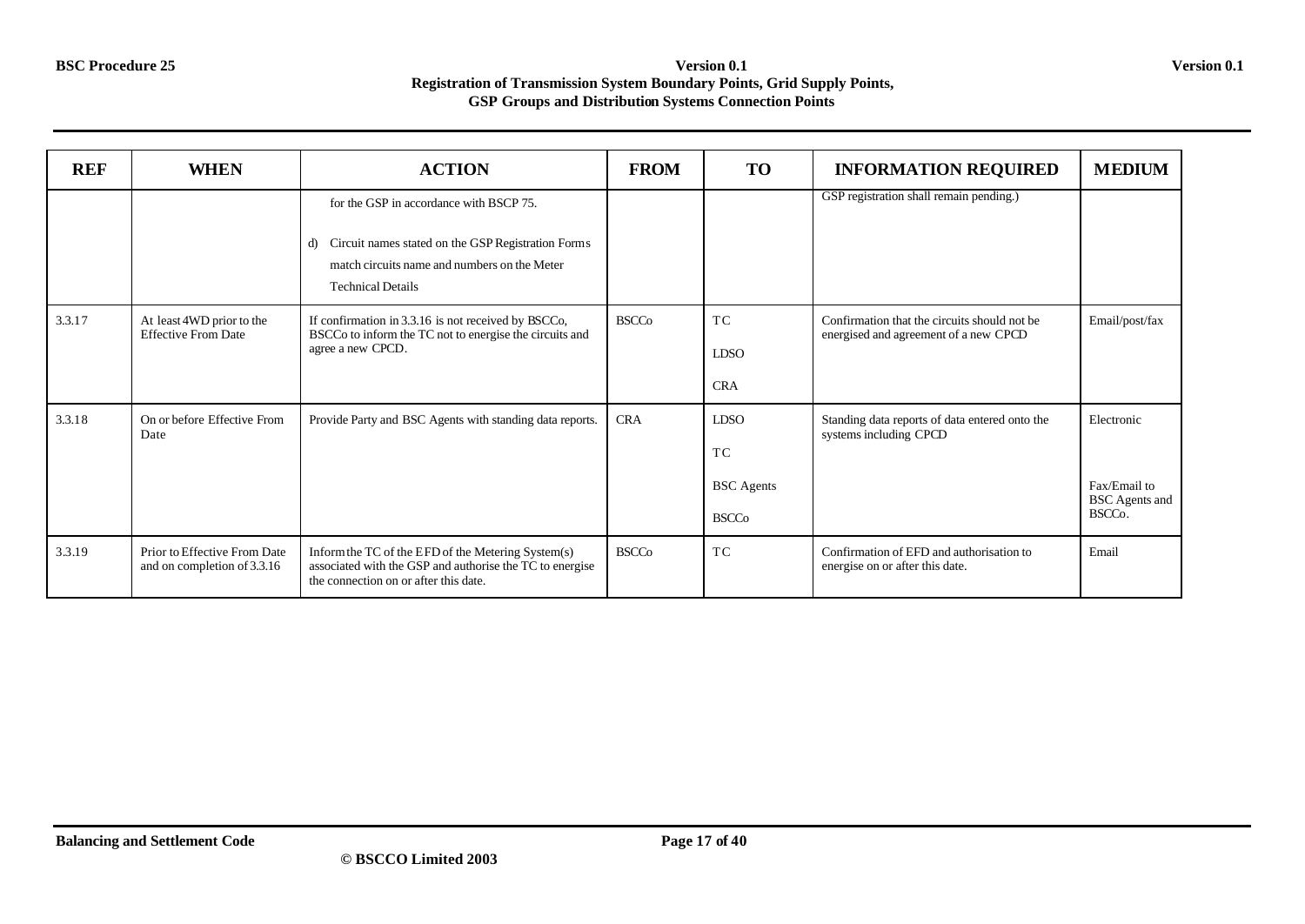## **3.4 GSP Group Registration.**

| <b>REF</b> | <b>WHEN</b>                                                                                                                        | <b>ACTION</b>                                                                                       | <b>FROM</b>  | <b>TO</b>                 | <b>INFORMATION REQUIRED</b>                                                                                                                                                                                                                                                                                                                                                        | <b>MEDIUM</b> |
|------------|------------------------------------------------------------------------------------------------------------------------------------|-----------------------------------------------------------------------------------------------------|--------------|---------------------------|------------------------------------------------------------------------------------------------------------------------------------------------------------------------------------------------------------------------------------------------------------------------------------------------------------------------------------------------------------------------------------|---------------|
| 3.4.1      | Within 1 WD after a Panel<br>determination to create a new<br>GSP Group and at least 20<br>WD prior to the Effective<br>From Date. | Submit GSP Group Registration Form to the CRA and<br>CDCA.                                          | <b>BSCCo</b> | <b>CRA</b><br><b>CDCA</b> | BSCP25/4.4. Registration of GSP Group, signed<br>by an authorised person, registered as such using<br>BSCP38                                                                                                                                                                                                                                                                       | Fax/Email     |
| 3.4.2      | At the same time as 3.4.1                                                                                                          | Inform of the GSP Group registration and new Supplier<br><b>BM</b> Units                            | <b>BSCCo</b> | <b>SVAA</b>               | BSCP509/01. MDD Change Request Form.                                                                                                                                                                                                                                                                                                                                               | Fax/Email     |
| 3.4.3      | At the same time as 3.4.1                                                                                                          | BSCCo will also ensure that the MDD is created.<br>validated and updated in accordance with BSCP509 | <b>BSCCo</b> |                           | Information requested from relevantParties<br>Items to be created are:<br><b>GSP</b> Group Distributor<br>SVA Agent Appointment<br><b>SMRA</b> Appointment<br><b>GSP Group Average EAC</b><br><b>AFYC</b> Set<br>Average Fraction of Yearly Consumption<br>(AYFC)<br>GSP Group Profile Class Average EAC<br>GSP Group Profile Class Tolerance<br>BM Unit for Supplier in GSP Group |               |

<sup>&</sup>lt;sup>3</sup> Effective From Date should be on or after the next MDD Go Live Date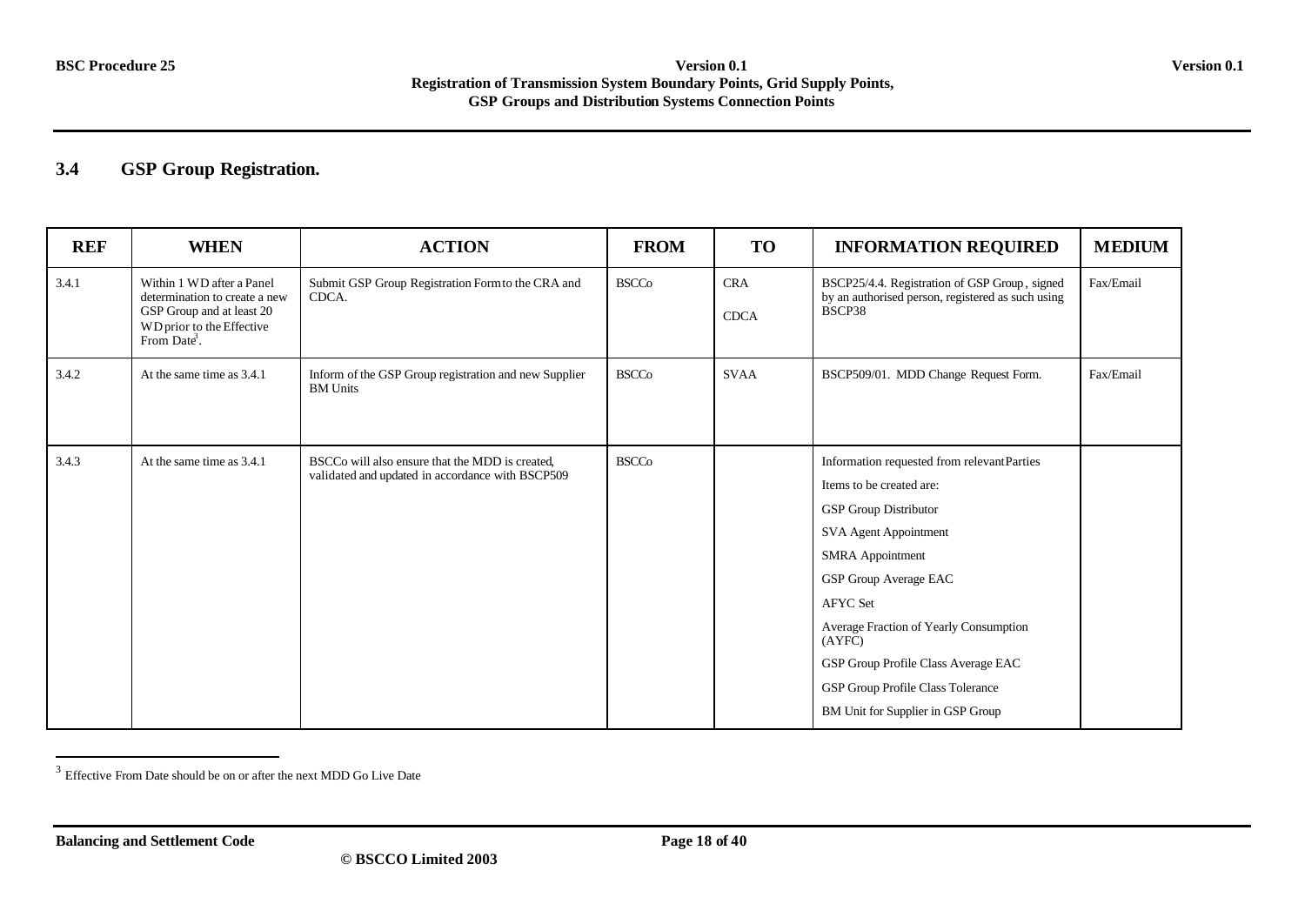| <b>REF</b> | <b>WHEN</b>               | <b>ACTION</b>                                                                                                | <b>FROM</b>  | <b>TO</b>                | <b>INFORMATION REQUIRED</b>                                                     | <b>MEDIUM</b>                         |
|------------|---------------------------|--------------------------------------------------------------------------------------------------------------|--------------|--------------------------|---------------------------------------------------------------------------------|---------------------------------------|
|            |                           |                                                                                                              |              |                          |                                                                                 |                                       |
|            |                           |                                                                                                              |              |                          |                                                                                 |                                       |
| 3.4.4      | At the same time as 3.4.1 | Inform details of new GSP Group.                                                                             | <b>BSCCo</b> | Profile<br>Administrator | BSCP25/4.4. Registration of GSP Group                                           | Fax/Email                             |
|            |                           |                                                                                                              |              |                          | Include details of weather stations as agreed by<br><b>SVG</b>                  |                                       |
| 3.4.5      | Within 1 WD of 3.4.1      | Acknowledge receipt of GSP Group Registration Form.                                                          | <b>CRA</b>   | <b>BSCCo</b>             | Acknowledge receipt.                                                            | Fax/Email                             |
|            |                           |                                                                                                              | or CDCA      |                          |                                                                                 |                                       |
| 3.4.6      | Within 1 WD of 3.4.1      | CRA to generate new GSP Group and Supplier BM Units.                                                         | CRA          |                          | Generate new GSP Group and Supplier BM Units                                    | <b>Internal Process</b>               |
|            |                           | Supplier BM Units to be allocated to the relevant base<br>Trading Unit.                                      |              |                          |                                                                                 |                                       |
| 3.4.7      | Within 1 WD of 3.4.1      | CDCA ensure that Aggregation Rules for the GSP Group<br>Take have been submitted in accordance with BSCP 75. | <b>CDCA</b>  |                          | Check Aggregation Rules for the GSP Group<br>Take                               | <b>Internal Process</b>               |
|            |                           |                                                                                                              |              |                          |                                                                                 |                                       |
| 3.4.8      | Within 1WD of 3.4.4       | Provide Party and BSC Agents with standing data reports                                                      | <b>CRA</b>   | Parties                  | Standing data reports entered onto the systems<br>including Effective From Date | Electronic                            |
|            |                           |                                                                                                              |              | TC                       |                                                                                 |                                       |
|            |                           |                                                                                                              |              | <b>BSC</b> Agents        |                                                                                 | Fax/Email to<br><b>BSC</b> Agents and |
|            |                           |                                                                                                              |              | <b>BSCCo</b>             |                                                                                 | BSCC <sub>o</sub> .                   |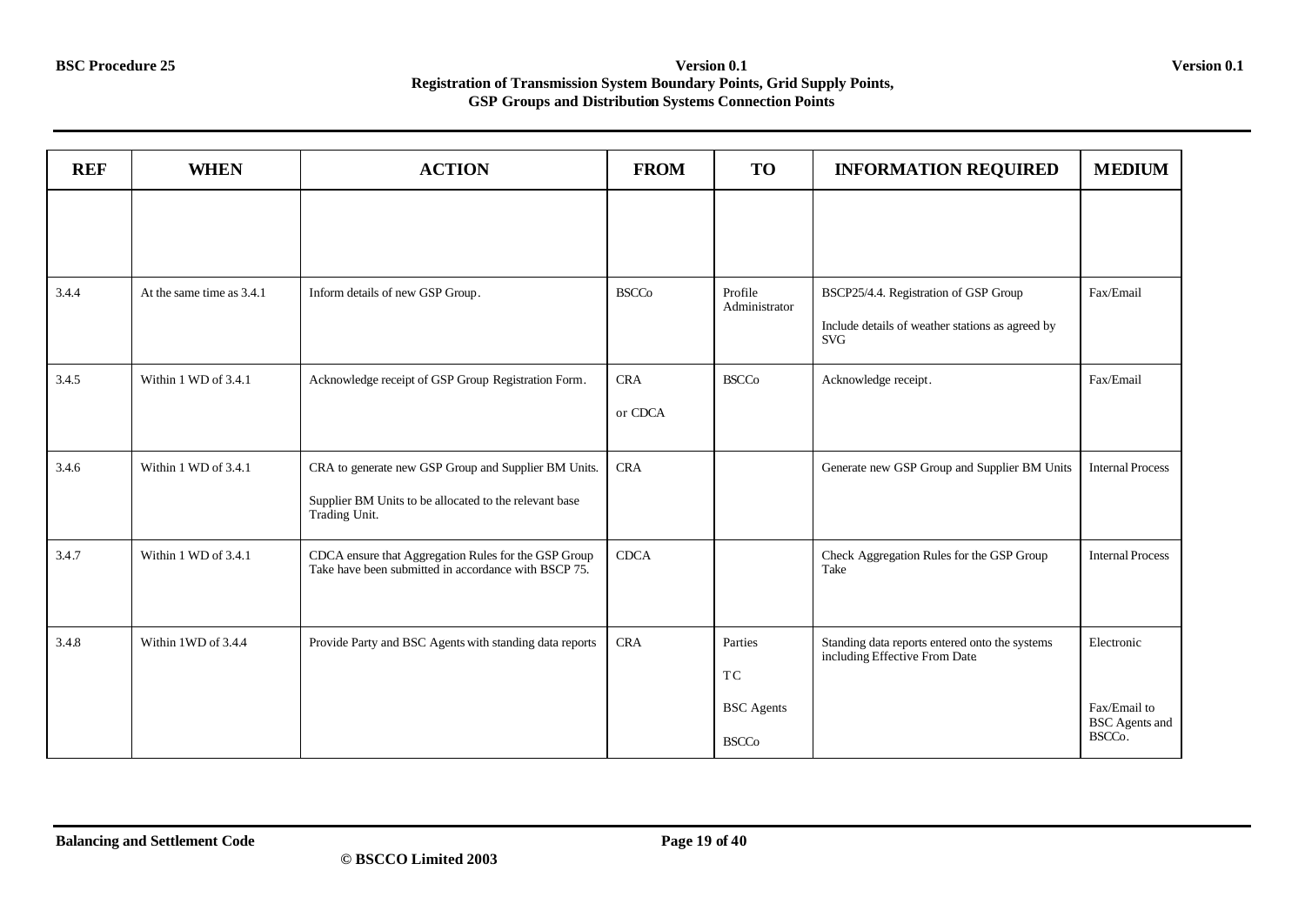| <b>REF</b> | <b>WHEN</b>                                                     | <b>ACTION</b>                                                                                                                                                                                                                                                                                                                                                   | <b>FROM</b>  | <b>TO</b>     | <b>INFORMATION REQUIRED</b>                                                                                                                                        | <b>MEDIUM</b>            |
|------------|-----------------------------------------------------------------|-----------------------------------------------------------------------------------------------------------------------------------------------------------------------------------------------------------------------------------------------------------------------------------------------------------------------------------------------------------------|--------------|---------------|--------------------------------------------------------------------------------------------------------------------------------------------------------------------|--------------------------|
| 3.4.9      | At least 10 WD prior to the<br>GSP Group Effective From<br>Date | Request all Suppliers submit a Registration of BM Unit<br>for a CVA Metering System Form in order to submit<br>initial GC and DC and FPN flag information prior to the<br>Effective From Date of the GSP Group.<br>Advise that if Lead Parties do not submit this<br>documentation within 5 WD the GC and DC Values will<br>be set to 0 and the FPN Flag to No. | <b>BSCCo</b> | All Suppliers | Request submission of BSCP15/4.1. Registration<br>of BM Unit for a CVA Metering System.<br>Advise of consequences of lack of submission.                           | Email                    |
| 3.4.10     | At least 5 WD prior to the<br>GSP Group Effective From<br>Date  | Submit Registration of BM Unit for a CVA Metering<br>System Form with initial GC and DC and FPN flag<br>information.                                                                                                                                                                                                                                            | Supplier     | <b>CRA</b>    | BSCP15/4.1. Registration of BM Unit for a CVA<br>Metering System, signed by an authorised person,<br>registered as such using BSCP38                               | Fax/Email/<br>Electronic |
| 3.4.11     | At least 3 WD prior to the<br>GSP Group Effective From<br>Date  | Enter information received by Suppliers on Registration<br>of BM Unit for a CVA Metering System Forms<br><sub>or</sub><br>If no submission, enter zero GC and DC and set the FPN<br>Flag to No.<br>Assign all new Supplier BM Units to Base Trading Units<br>for the GSP Group unless instructed otherwise by BSCCo.                                            | <b>CRA</b>   |               | Enter information from BSCP15/4.1<br>or<br>If no submission, enter zero GC and DC and set<br>the FPN Flag to No.<br>Assign Supplier BM Units to Base Trading Unit. | <b>Internal Process</b>  |

**3.5 Transmission Systems Boundary Point De-registration**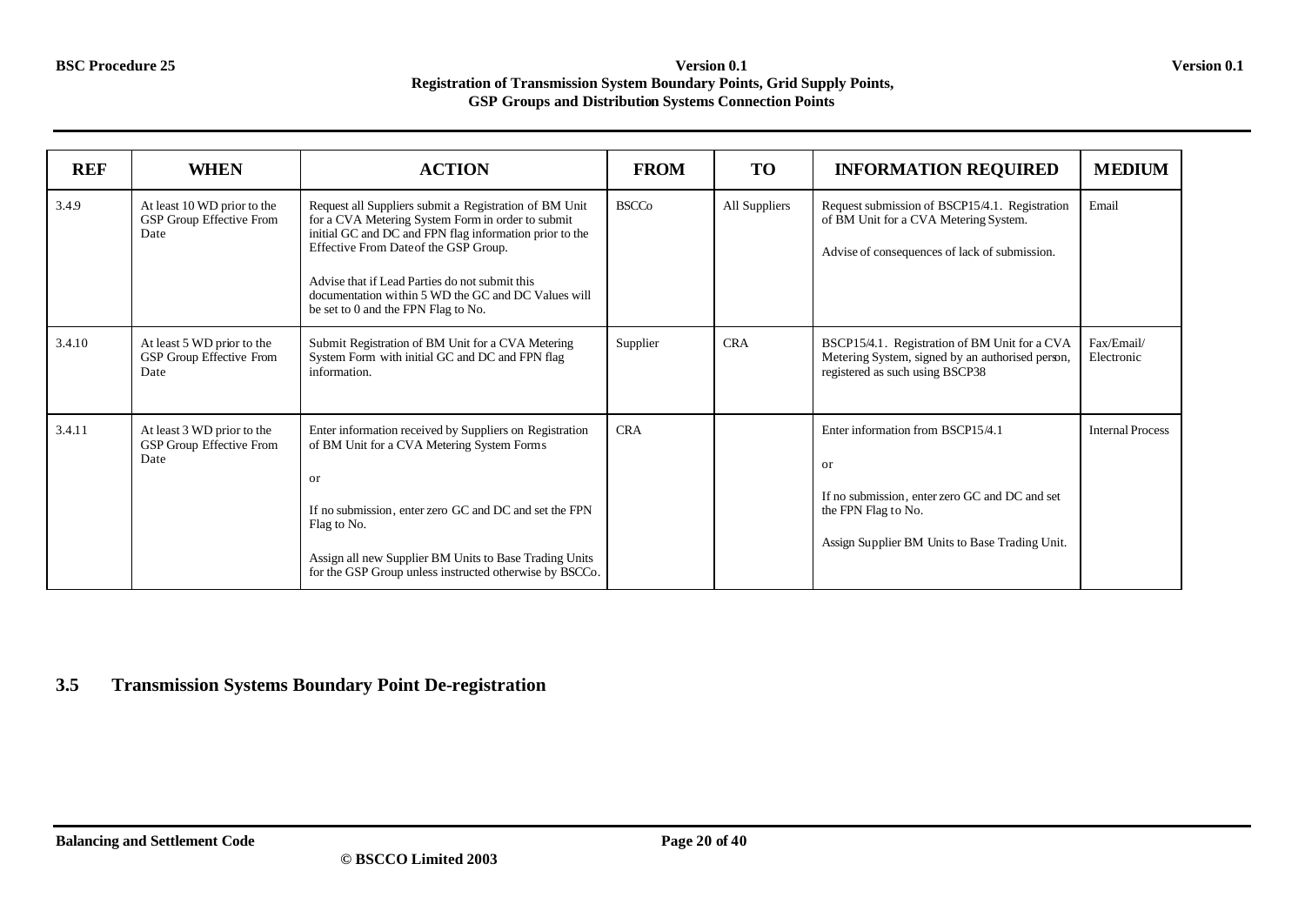| <b>REF</b> | <b>WHEN</b>                                              | <b>ACTION</b>                                                                                                                       | <b>FROM</b>  | <b>TO</b>                  | <b>INFORMATION REQUIRED</b>                                                                             | <b>MEDIUM</b>  |
|------------|----------------------------------------------------------|-------------------------------------------------------------------------------------------------------------------------------------|--------------|----------------------------|---------------------------------------------------------------------------------------------------------|----------------|
| 3.5.1      | At least 20 WD prior to the<br><b>Disconnection Date</b> | Submit de-registration of TSBP Form. <sup>4</sup>                                                                                   | TC.          | <b>CRA</b><br><b>BSCCo</b> | BSCP25/4.1 De-registration of TSBP, signed by an<br>authorised person, registered as such using BSCP38. | Fax/Post/Email |
| 3.5.2      | Within 1 WD of receipt of<br>3.5.2                       | Acknowledge receipt of de-registration of TSBP form                                                                                 | <b>CRA</b>   | <b>TC</b>                  | Acknowledge receipt.                                                                                    | Fax/Post/Email |
| 3.5.3      | At the same time as 3.5.2                                | Check that there is an associated BM Unit de-registration<br>Inform BSCCo if there is no corresponding BM Unit de-<br>registration. | <b>CRA</b>   | <b>BSCCo</b>               | Inform BSCCo if no corresponding BM Unit de-<br>registration.                                           | Fax/Email      |
| 3.5.4      | Following 3.5.3 (if<br>applicable)                       | BSCCo liaise with TC and potential Lead Party to resolve<br>any issues.                                                             | <b>BSCCo</b> | TC<br><b>Lead Party</b>    | Resolve issues.                                                                                         | Phone/email    |
| 3.5.5      | Following 3.5.4                                          | The process of BM unit de-registration continues as<br>described in BSCP 15.                                                        |              |                            |                                                                                                         |                |

l <sup>4</sup> This form will be considered as a Disconnection Certificate and will be accepted as such by BSCCo.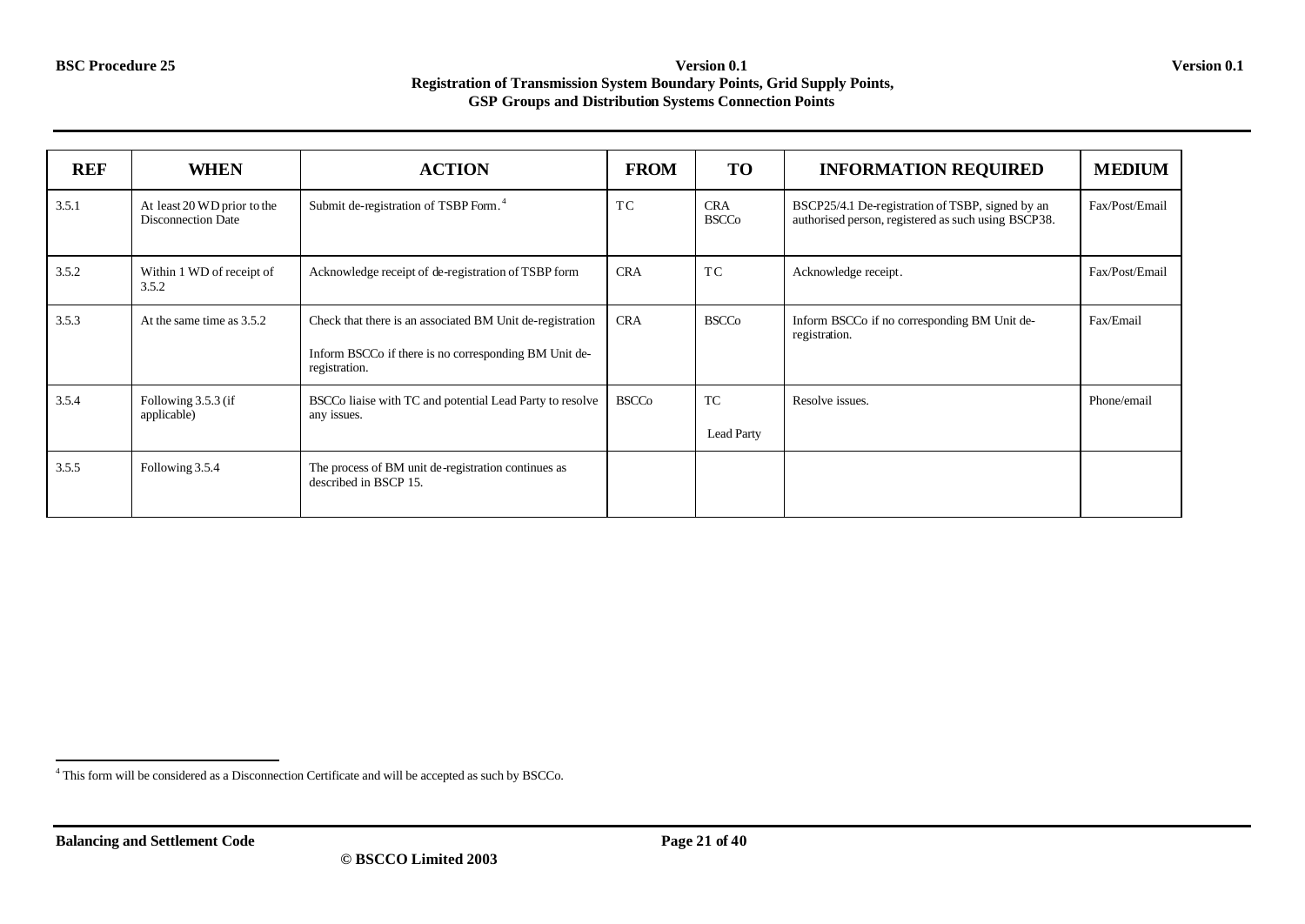### **3.6 De-registration of Distribution Systems Connection Point**

| <b>REF</b> | <b>WHEN</b>                                              | <b>ACTION</b>                                                                                                    | <b>FROM</b>  | <b>TO</b>                  | <b>INFORMATION REQUIRED</b>                                                                              | <b>MEDIUM</b>    |
|------------|----------------------------------------------------------|------------------------------------------------------------------------------------------------------------------|--------------|----------------------------|----------------------------------------------------------------------------------------------------------|------------------|
| 3.6.1      | At least 20 WD prior to the<br><b>Disconnection Date</b> | Submit de-registration of DSCP Form. <sup>5</sup>                                                                | <b>LDSO</b>  | <b>CRA</b><br><b>BSCCo</b> | BSCP25/4.5. De-registration of DSCP, signed by an<br>authorised person, registered as such using BSCP38. | Fax/Post/Email   |
| 3.6.2      | Within 1 WD of receipt of<br>3.6.1                       | Send request to withhold de-energisation pending BSCCo<br>authorisation                                          | <b>BSCCo</b> | <b>LDSO</b>                | Request to withhold de-energisation pending BSCCo<br>authorisation                                       | Email            |
| 3.6.3      | Within 1 WD of receipt of<br>3.6.1                       | Acknowledge receipt of de-registration of DSCP form.                                                             | <b>CRA</b>   | <b>LDSO</b>                | Acknowledge receipt.                                                                                     | Fax/Post/Email   |
| 3.6.4      | At the same time as 3.6.1.                               | Check the following:<br>The form has been completed by an authorised<br>a)<br>person.                            | <b>CRA</b>   |                            | As submitted in 3.6.1                                                                                    | Internal process |
| 3.6.5      | At the same time as 3.6.4                                | Forward de-registration of DSCP Form                                                                             | <b>CRA</b>   | <b>CDCA</b>                | As submitted in 3.6.1                                                                                    |                  |
| 3.6.6      | At the same time as 3.6.5                                | Check and confirm the following:                                                                                 | <b>CDCA</b>  | <b>CRA</b>                 | As submitted in 3.6.1.                                                                                   | Internal process |
|            |                                                          | Systems Connection Points names and numbers stated<br>a)<br>on the DSCP de-registration Forms match the circuits |              | <b>BSCCo</b>               | Meter Technical Details<br>Meter Aggregation Rules                                                       |                  |

l  $5$  This form will be considered as a Disconnection Certificate and will be accepted as such by BSCCo.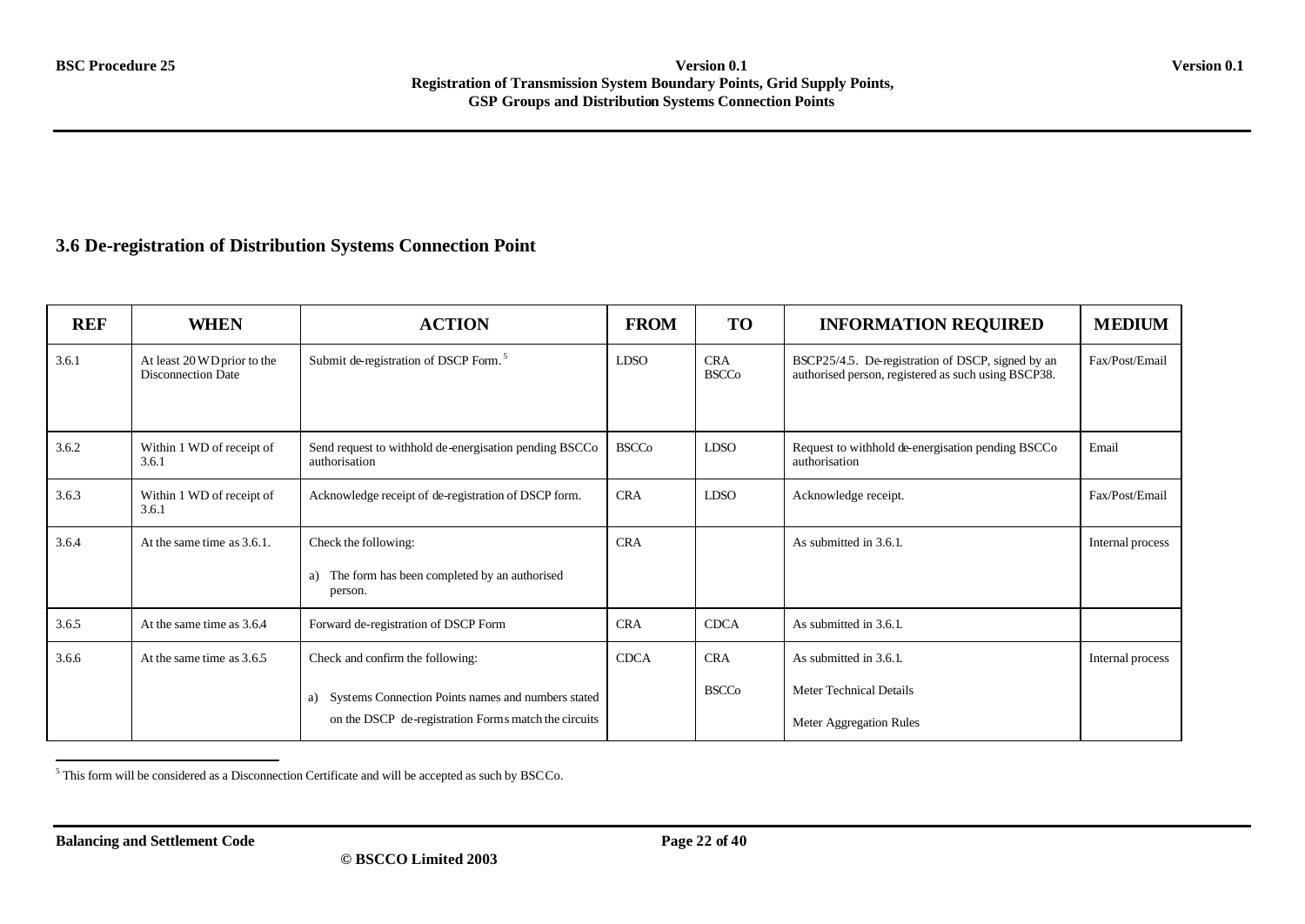| <b>REF</b> | <b>WHEN</b>                                          | <b>ACTION</b>                                                                                                                         | <b>FROM</b>  | <b>TO</b>         | <b>INFORMATION REQUIRED</b>                                                     | <b>MEDIUM</b> |
|------------|------------------------------------------------------|---------------------------------------------------------------------------------------------------------------------------------------|--------------|-------------------|---------------------------------------------------------------------------------|---------------|
|            |                                                      | name and numbers of the Meter Technical Details on<br>the system.                                                                     |              |                   |                                                                                 |               |
|            |                                                      | The GSP Group Take Aggregation Rules for both<br>b)<br>GSP groups associated with the DSCP are updated in<br>accordance with BSCP 75. |              |                   |                                                                                 |               |
| 3.6.7      | If confirmation in 3.6.6 is not<br>received by BSCCo | If confirmation in 3.6.6 is not received by BSCCo,<br>BSCCo to resolve issues                                                         | <b>BSCCo</b> | Parties<br>Agent  | Confirmation in 3.6.6                                                           |               |
| 3.6.8      | If confirmation in 3.6.6 is<br>received by BSCCo     | BSCCo authorise de-energisation.                                                                                                      | <b>BSCCo</b> | <b>LDSO</b>       | Confirmation in 3.6.6<br>Authorisation to de-energise.                          | Email         |
| 3.6.9      | On or before Disconnection<br>Date.                  | Provide P arty and BSC Agents with standing data reports.                                                                             | <b>CRA</b>   | <b>LDSO</b>       | Standing data reports entered onto the systems<br>including Disconnection Date. | Electronic    |
|            |                                                      |                                                                                                                                       |              | <b>BSC</b> Agents |                                                                                 | Fax/Email     |
|            |                                                      |                                                                                                                                       |              | <b>BSCCo</b>      |                                                                                 |               |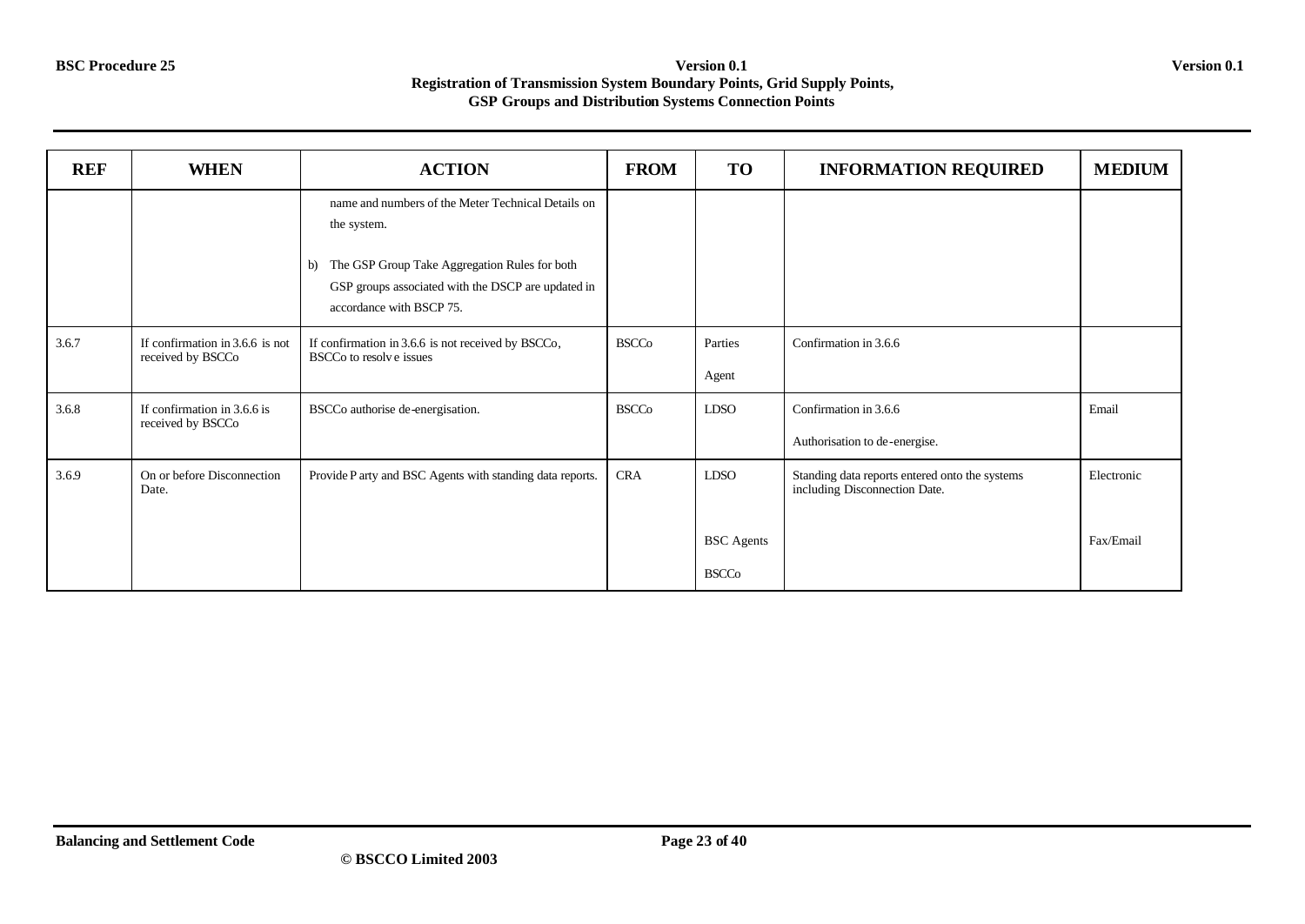### **3.7 De-registration of a Grid Supply Point (GSP)**

| <b>REF</b> | <b>WHEN</b>                                                                                                       | <b>ACTION</b>                                                                                                                                                                                                          | <b>FROM</b>               | <b>TO</b>                  | <b>INFORMATION REQUIRED</b>                                                                                                     | <b>MEDIUM</b>    |
|------------|-------------------------------------------------------------------------------------------------------------------|------------------------------------------------------------------------------------------------------------------------------------------------------------------------------------------------------------------------|---------------------------|----------------------------|---------------------------------------------------------------------------------------------------------------------------------|------------------|
| 3.7.1      | At least 15 WD prior to the<br>next SVG Paper Day and at<br>least 40 WD prior to the<br><b>Disconnection Date</b> | Submit de-registration of GSP Form. <sup>6</sup>                                                                                                                                                                       | T <sub>C</sub>            | <b>CRA</b><br><b>BSCCo</b> | BSCP25/4.6. De-registration of GSP, signed by<br>an authorised person, registered as such using<br>BSCP38                       | Fax/Post/Email   |
| 3.7.2      | Within 1 WD of receipt of<br>3.7.1                                                                                | Send request to withhold de-energisation pending BSCCo<br>authorisation                                                                                                                                                | <b>BSCCo</b>              | T <sub>C</sub>             | Request to withhold de-energisation pending<br><b>BSCCo</b> authorisation                                                       | Email            |
| 3.7.3      | Within 1 WD of receipt of<br>3.7.1                                                                                | Acknowledge receipt of de-registration of GSP form                                                                                                                                                                     | <b>CRA</b>                | T <sub>C</sub>             | Acknowledge receipt.                                                                                                            | Fax/Post/Email   |
| 3.7.4      | Within 1 WD of receipt of<br>3.7.3                                                                                | Inform relevant $LDSO(s)$ of the de-registration<br>Request initial views regarding revisions to the GSPs<br>comprised in GSP Groups from LDSO(s) and the TC.<br>These views will be stated in the Consultation paper. | <b>BSCCo</b>              | LDSO(s)<br><b>BSCCo</b>    | Inform the LDSO of the de-registration of GSP<br>Request for initial views on revisions to the<br>GSPs comprised in GSP Groups. | Email            |
| 3.7.5      | Within 1 WD of 3.7.4                                                                                              | Send initial views on revisions to the GSPs comprised in<br>GSP Groups as a result of de-registration.                                                                                                                 | T <sub>C</sub><br>LDSO(s) | <b>BSCCo</b>               | Initial views on revisions to the GSPs<br>comprised in GSP Groups                                                               | E mail           |
| 3.7.6      | Within 1 WD of receipt of<br>3.7.1                                                                                | Check form has been completed by an authorised person.                                                                                                                                                                 | <b>CRA</b>                |                            | As submitted in 3.7.1.                                                                                                          | Internal process |
| 3.7.7      | At same time as 3.7.6                                                                                             | Forward de-registration of GSP Form                                                                                                                                                                                    | <b>CRA</b>                | <b>CDCA</b>                | As submitted in 3.7.1.                                                                                                          |                  |

l  $6$  This form will be considered as a Disconnection Certificate and will be accepted as such by BSCCo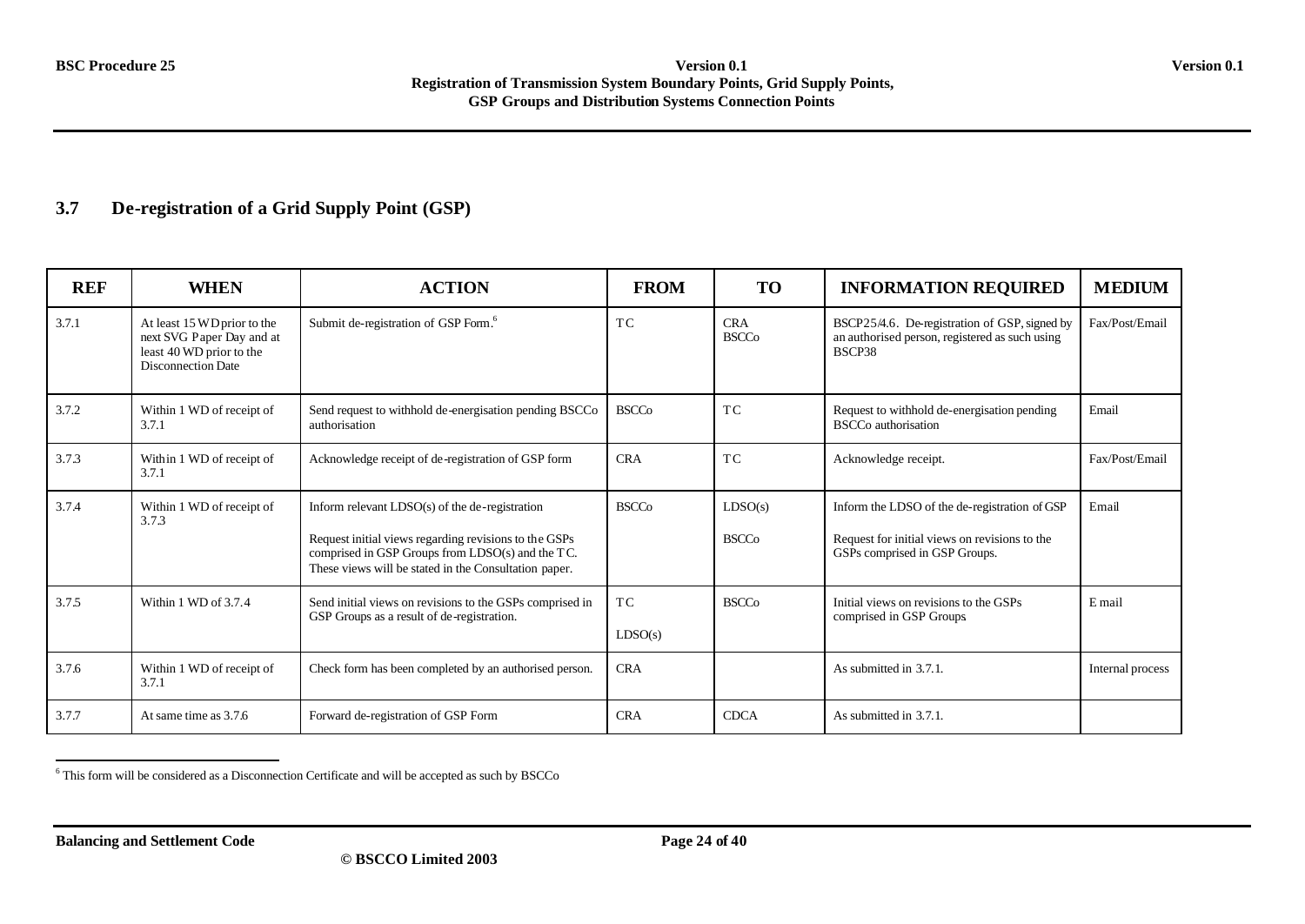| <b>REF</b> | <b>WHEN</b>                                          | <b>ACTION</b>                                                                                                                                                                                                                                                                                                                                                                                                                                                                                               | <b>FROM</b>    | <b>TO</b>                                              | <b>INFORMATION REQUIRED</b>                                                                                                                                                                                                                                                                                              | <b>MEDIUM</b>            |
|------------|------------------------------------------------------|-------------------------------------------------------------------------------------------------------------------------------------------------------------------------------------------------------------------------------------------------------------------------------------------------------------------------------------------------------------------------------------------------------------------------------------------------------------------------------------------------------------|----------------|--------------------------------------------------------|--------------------------------------------------------------------------------------------------------------------------------------------------------------------------------------------------------------------------------------------------------------------------------------------------------------------------|--------------------------|
| 3.7.8      | At the same time as 3.7.6                            | Check and confirm the following:                                                                                                                                                                                                                                                                                                                                                                                                                                                                            | <b>CDCA</b>    | <b>CRA</b>                                             | As submitted in 3.7.1.                                                                                                                                                                                                                                                                                                   | Internal process         |
|            |                                                      | a) The Systems Connection Points names and numbers<br>stated on the GSP de-registration Forms match the<br>circuits name and numbers of the Meter Technical<br>Details on the system.                                                                                                                                                                                                                                                                                                                       |                | <b>BSCCo</b>                                           | Meter Technical Details.                                                                                                                                                                                                                                                                                                 |                          |
| 3.7.9      | If confirmation in 3.7.8 is not<br>received by BSCCo | If confirmation in 3.7.8 is not received by BSCCo,<br>BSCC <sub>o</sub> to resolve issues                                                                                                                                                                                                                                                                                                                                                                                                                   | <b>BSCCo</b>   | Parties<br>Agent<br>TC                                 | Confirmation in 3.7.8                                                                                                                                                                                                                                                                                                    |                          |
| 3.7.10     | Within 2 WD of receipt of<br>3.7.5                   | Outline the new GSP de-registration details to Parties<br>Request suggested revisions to the GSPs which are<br>comprised in GSP Groups with reference to<br>Effect of geographic factors in establishing Daily<br>a)<br>Profile Co-efficients<br>Effect of the size of the GSP Group on GSP Group<br>b)<br><b>Correction Factors</b><br>Effect of proximity of Boundary Points on the value<br>c)<br>of Physical Notifications and Bid-Offer Pairs to the<br>TC submitted in relation to Supplier BM Units. | <b>BSCCo</b>   | Relevant LDSOs<br>TC<br>The Authority<br>All Suppliers | As submitted in 3.7.1<br>Consultation paper noting any views already<br>expressed.<br>Request for suggested revisions to the GSPs<br>comprised in a GSP Group or agreement/<br>disagreement with an LDSO/TC view with<br>reference to geographic factors, size of the GSP<br>Group and the proximity of Boundary Points. | Email/<br>Letter/<br>Fax |
| 3.7.11     | Within 10 WD of 3.7.10.                              | Requested opinions should be provided.                                                                                                                                                                                                                                                                                                                                                                                                                                                                      | Relevant LDSOs | <b>BSCCO</b>                                           | Suggested revisions to the GSPs comprised in a<br>GSP Group or agreement/ disagreement with an<br>LDSO/TC view with reference to ge ographic                                                                                                                                                                             | Email/                   |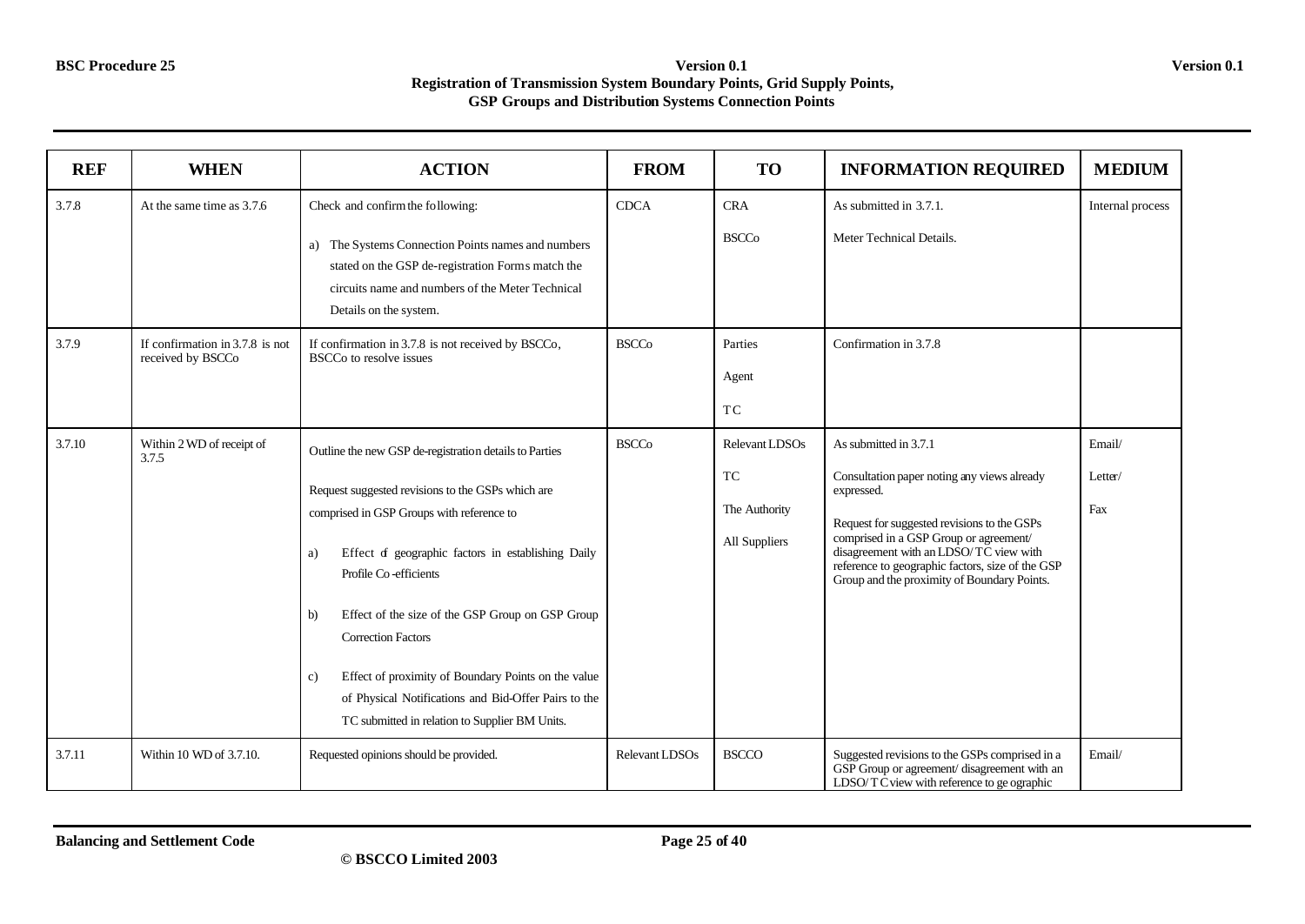| <b>REF</b> | <b>WHEN</b>                                                                        | <b>ACTION</b>                                                                                                                                                                                                                                                                                       | <b>FROM</b>   | <b>TO</b>              | <b>INFORMATION REQUIRED</b>                                                                                              | <b>MEDIUM</b>            |
|------------|------------------------------------------------------------------------------------|-----------------------------------------------------------------------------------------------------------------------------------------------------------------------------------------------------------------------------------------------------------------------------------------------------|---------------|------------------------|--------------------------------------------------------------------------------------------------------------------------|--------------------------|
|            |                                                                                    |                                                                                                                                                                                                                                                                                                     | TC            |                        | factors, size of the GSP Group and the proximity<br>of Boundary Points.                                                  | Letter/                  |
|            |                                                                                    |                                                                                                                                                                                                                                                                                                     | The Authority |                        | <b>Consultation Response.</b>                                                                                            | Fax                      |
|            |                                                                                    |                                                                                                                                                                                                                                                                                                     | All Suppliers |                        |                                                                                                                          |                          |
| 3.7.12     | On receipt of Parties opinions<br>on GSP Group allocation for<br>GSP registration. | Prepare paper to SVG summarising the de-registration<br>details for the GSP and the opinions of the Parties<br>involved on whether any revision to the GSPs which<br>make up GSP Groups is necessary.<br>The paper should request an SVG recommendation to go<br>forward to the next Panel meeting. | <b>BSCCo</b>  | <b>SVG</b>             | <b>Internal Process.</b>                                                                                                 | Paper                    |
| 3.7.13     | Within 1 WD of the SVG<br>Meeting.                                                 | Prepare a paper to Panel summarising the registration<br>details for the GSP, the opinions of the Parties involved<br>on the GSP Group allocation and SVG's considerations<br>and recommendations.                                                                                                  | <b>BSCCo</b>  | Panel                  | <b>Internal Process.</b>                                                                                                 | Paper                    |
| 3.7.14     | Within 1 WD of the Panel<br>Meeting.                                               | Notify CRA and all the Parties involved of the Panel's<br>decision.                                                                                                                                                                                                                                 | <b>BSCCo</b>  | Relevant LDSO(s)<br>TC | Notification of Panel's decision.                                                                                        | Fax/Post                 |
| 3.7.15     | At least 20 WD prior to the<br>Disconnection Date of the<br>GSP.                   | The LDSO who is Registrant of the Metering System(s)<br>associated with the GSP should submit de-registration<br>Form for the MSIDs in accordance with BSCP 20.                                                                                                                                     | <b>LDSO</b>   | <b>CRA</b>             | BSCP20/4.7. De-registration Form in<br>accordance with BSCP20.                                                           | Email/Fax/Post           |
| 3.7.16     | At least 20 WD prior to the<br>Disconnection Date of the<br>GSP.                   | Submit GSP Group Take Aggregation Rules in<br>accordance with BSCP 75.                                                                                                                                                                                                                              | Relevant LDSO | <b>CRA</b>             | BSCP75/4.2. GSP Group Take Aggregation<br>Rules in accordance with BSCP75.                                               | Email/Fax/Post           |
| 3.7.17     | 5 WD prior to the<br>Disconnection Date of the<br>GSP.                             | Check and confirm the following:<br>a) Disconnection Date for the GSP is on or before the<br>Effective To Date of the Metering System.                                                                                                                                                              | <b>CRA</b>    | <b>BSCCo</b>           | Disconnection Date for the GSP and the<br>Effective To Date of the Metering System.<br>GSP Group Take Aggregation Rules. | <b>Internal Process.</b> |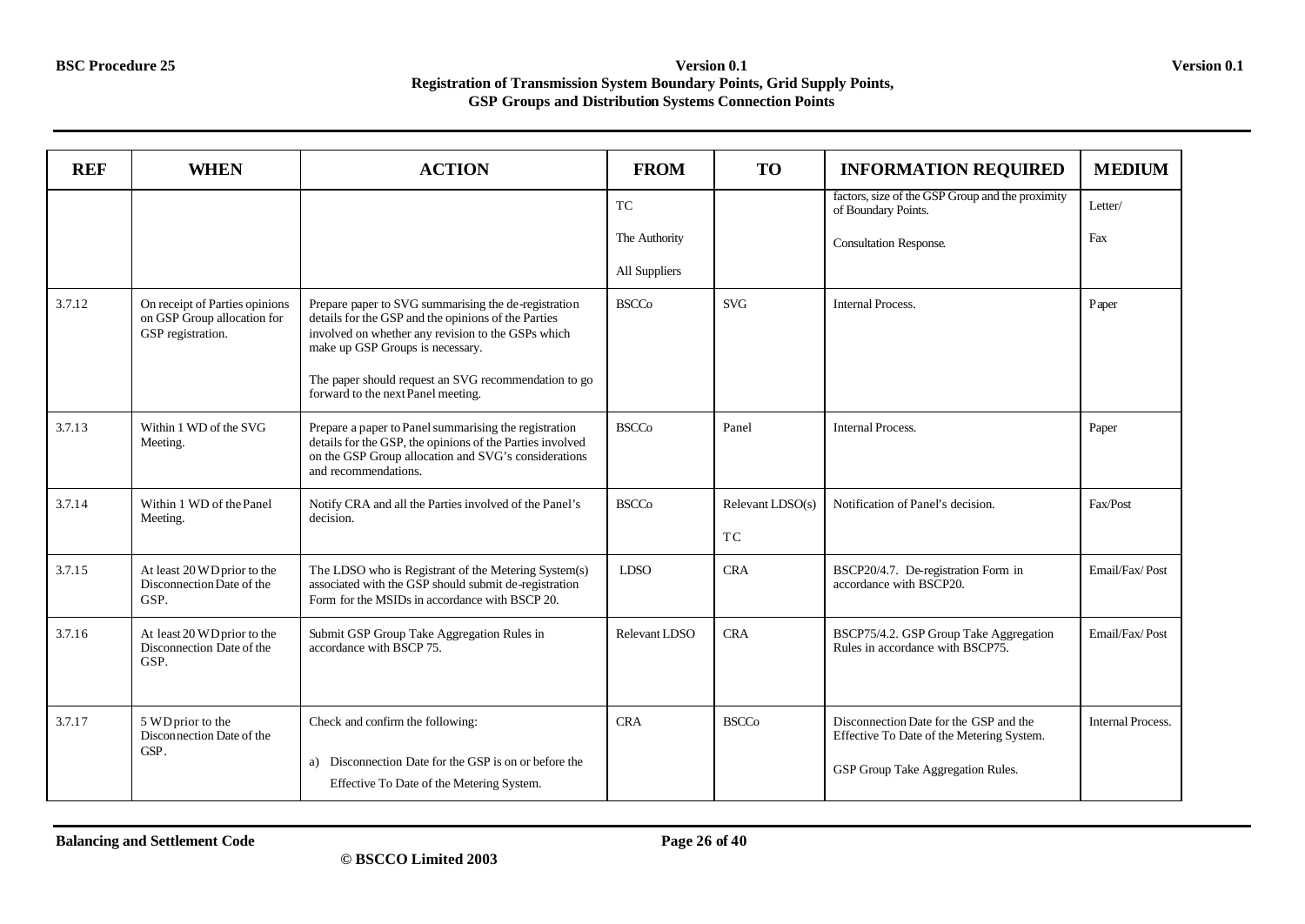| <b>REF</b> | <b>WHEN</b>                                       | <b>ACTION</b>                                                              | <b>FROM</b>  | <b>TO</b>                                              | <b>INFORMATION REQUIRED</b>                                                             | <b>MEDIUM</b>           |
|------------|---------------------------------------------------|----------------------------------------------------------------------------|--------------|--------------------------------------------------------|-----------------------------------------------------------------------------------------|-------------------------|
|            |                                                   | b) GSP Group Take Aggregation Rules amended in<br>accordance with BSCP 75. |              |                                                        |                                                                                         |                         |
| 3.7.18     | If confirmation in 3.7.17 is<br>received by BSCCo | Authorise de-energisation                                                  | <b>BSCCo</b> | TC                                                     | Authorise de-energisation                                                               | Email                   |
| 3.7.19     | On or before Disconnection<br>Date.               | Provide Party and BSC Agents with standing data reports.                   | <b>CRA</b>   | <b>LDSO</b><br>TC<br><b>BSC</b> Agents<br><b>BSCCo</b> | Standing data reports of data entered onto the<br>systems including Disconnection Date. | Electronic<br>Fax/Email |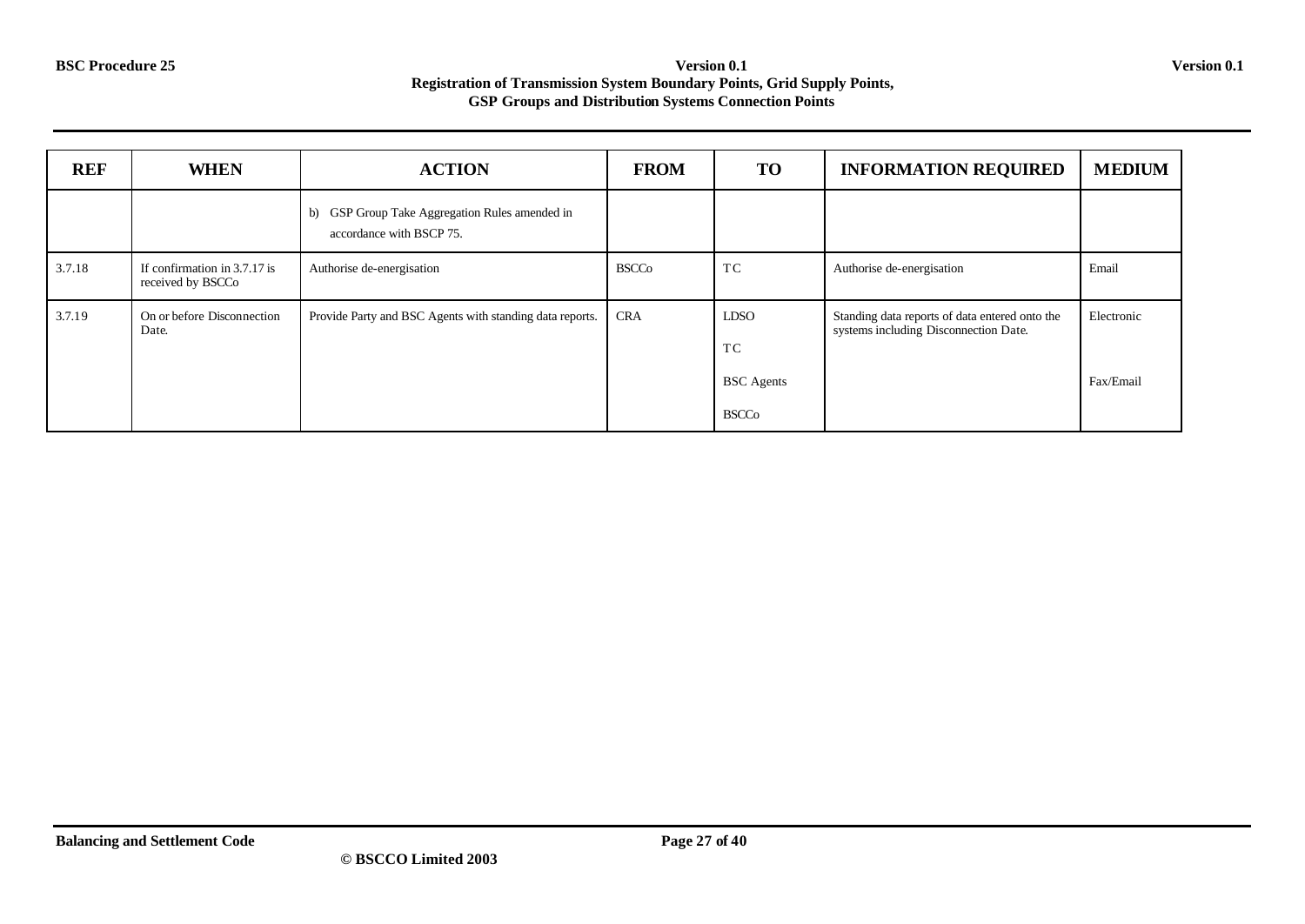# **4 Appendices**

**BSCP25/4.1 Registration/De-registration of Transmission System Boundary Point** 

| <b>To: CRA</b>                       | Date:<br><u> 1989 - Jan Barton, primeira polít</u> ica |  |  |  |
|--------------------------------------|--------------------------------------------------------|--|--|--|
| To be completed by TC                |                                                        |  |  |  |
| Party ID:                            | Name of Sender:                                        |  |  |  |
| Participation Capacity:              |                                                        |  |  |  |
| Contact email address:               |                                                        |  |  |  |
| Our Ref:                             | Contact Tel. No.                                       |  |  |  |
| <b>Name of Authorised Signatory:</b> |                                                        |  |  |  |
|                                      | Password:                                              |  |  |  |

The above Party notifies you that it wishes to register /de-register (delete as applicable) the TSBP below with a CPCD/Disconnection Date of \_\_\_\_\_\_\_\_\_\_\_\_\_\_\_.

| <b>Details of TSBP</b> |           |
|------------------------|-----------|
| OS Grid Reference:     | Site Name |
| TSBP Name:             |           |
|                        |           |
|                        |           |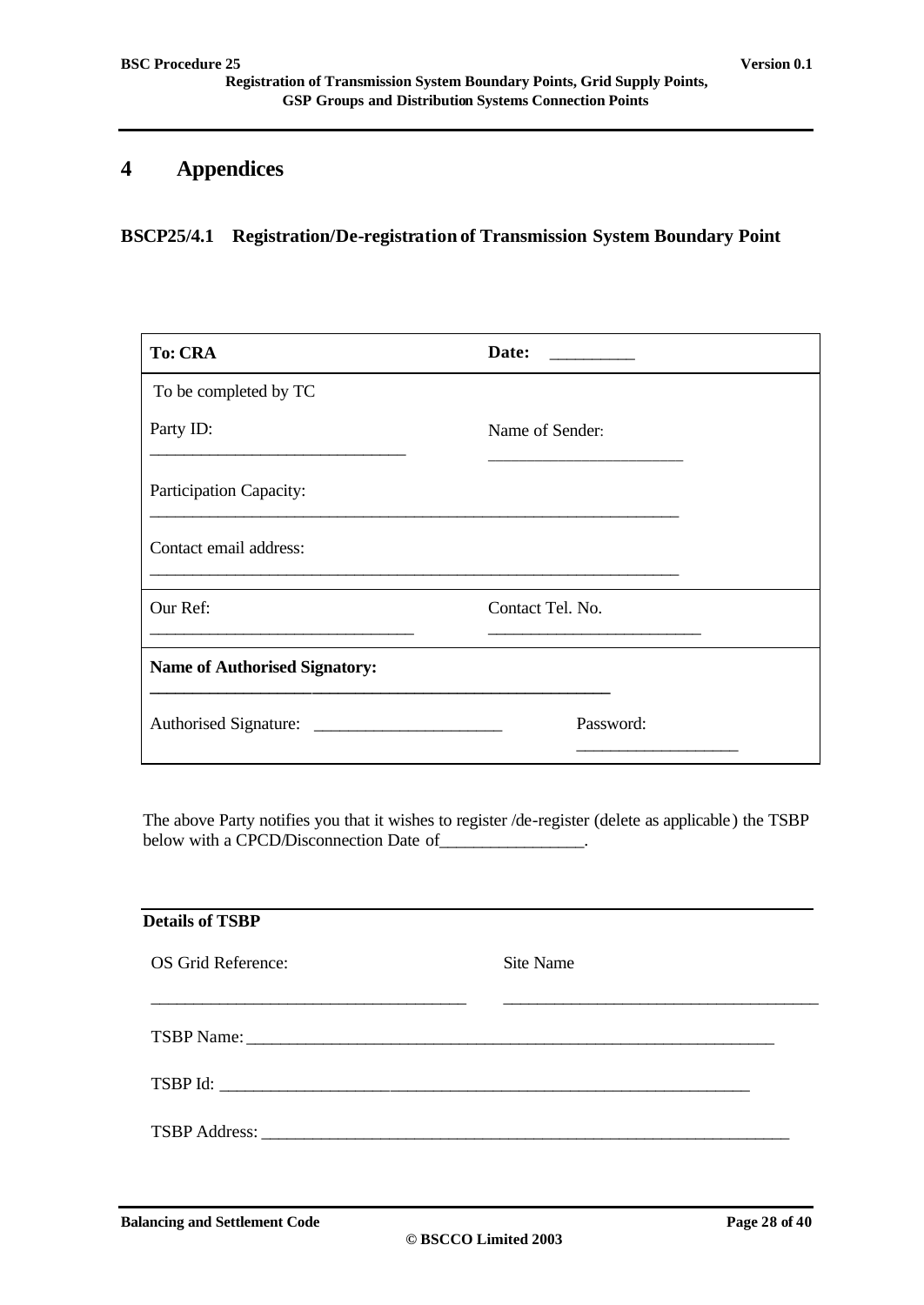\_\_\_\_\_\_\_\_\_\_\_\_\_\_\_\_\_\_\_\_\_\_\_\_\_\_\_\_\_\_\_\_\_\_\_\_\_\_\_\_\_\_\_\_\_\_\_\_\_\_\_\_\_\_\_\_\_\_\_\_\_\_

\_\_\_\_\_\_\_\_\_\_\_\_\_\_\_\_\_\_\_\_\_\_\_\_\_\_\_\_\_\_\_\_\_\_\_\_\_\_\_\_\_\_\_\_\_\_\_\_\_\_\_\_\_\_\_\_\_\_\_\_\_\_\_\_\_\_\_\_\_\_\_\_\_\_

Name of Party Connecting to Transmission System:

Party Contact Details:

Transmission System Owner to which TSBP connected: \_\_\_\_\_\_\_\_\_\_\_\_\_\_\_\_\_\_\_\_\_\_\_\_\_\_\_\_\_

Associated Metering System Ids (if known):\_\_\_\_\_\_\_\_\_\_\_\_\_\_\_\_\_\_\_\_\_\_\_\_\_\_\_\_\_\_\_\_\_\_\_\_

\_\_\_\_\_\_\_\_\_\_\_\_\_\_\_\_\_\_\_\_\_\_\_\_\_\_\_\_\_\_\_\_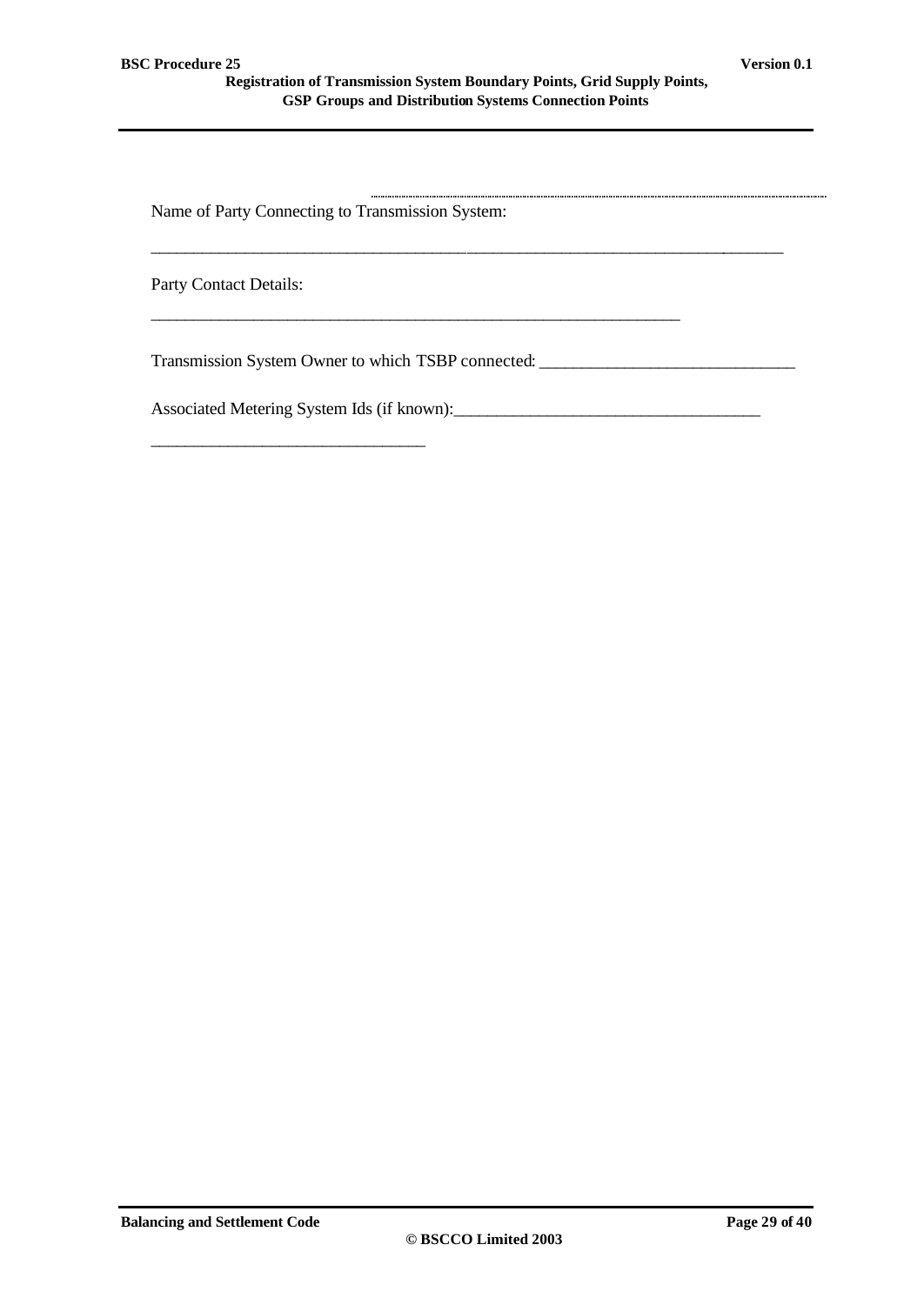#### **BSCP25/4.2 Registration of Distribution Systems Connection Point**

| <b>To: BSCCo/CRA</b>                                                                                                                                                                                                           | Date:<br><u> 1989 - Jan Stein Stein Stein Stein Stein Stein Stein Stein Stein Stein Stein Stein Stein Stein Stein Stein Stein Stein Stein Stein Stein Stein Stein Stein Stein Stein Stein Stein Stein Stein Stein Stein Stein Stein Stein</u> |
|--------------------------------------------------------------------------------------------------------------------------------------------------------------------------------------------------------------------------------|-----------------------------------------------------------------------------------------------------------------------------------------------------------------------------------------------------------------------------------------------|
| To be completed by the LDSO                                                                                                                                                                                                    |                                                                                                                                                                                                                                               |
| <b>Contact Name:</b>                                                                                                                                                                                                           |                                                                                                                                                                                                                                               |
| Contact email address:                                                                                                                                                                                                         | <u> 1989 - Johann Stoff, deutscher Stoff, der Stoff, der Stoff, der Stoff, der Stoff, der Stoff, der Stoff, der S</u>                                                                                                                         |
| Our Ref:<br><u> 1980 - Johann Barn, mars and de Branch Barn, mars and de Branch Barn, mars and de Branch Barn, mars and de Br</u>                                                                                              | Contact Tel. No.                                                                                                                                                                                                                              |
| Contact Fax. No.                                                                                                                                                                                                               |                                                                                                                                                                                                                                               |
| <b>Name of Authorised Signatory:</b><br><u> 1980 - Antonio Alemania, politikar esperantor esperantor esperantor esperantor esperantor esperantor esperanto</u>                                                                 |                                                                                                                                                                                                                                               |
|                                                                                                                                                                                                                                | Password:<br><u> 1989 - Johann Barn, fransk politik (</u>                                                                                                                                                                                     |
|                                                                                                                                                                                                                                |                                                                                                                                                                                                                                               |
| <b>Details of DSCP</b>                                                                                                                                                                                                         |                                                                                                                                                                                                                                               |
| OS Grid Reference: New York Contact Contact Contact Contact Contact Contact Contact Contact Contact Contact Contact Contact Contact Contact Contact Contact Contact Contact Contact Contact Contact Contact Contact Contact Co |                                                                                                                                                                                                                                               |
| DSCP Name                                                                                                                                                                                                                      |                                                                                                                                                                                                                                               |
|                                                                                                                                                                                                                                |                                                                                                                                                                                                                                               |
|                                                                                                                                                                                                                                |                                                                                                                                                                                                                                               |
|                                                                                                                                                                                                                                |                                                                                                                                                                                                                                               |
| GSP Group Id 1: $\_\_\_\_\_\_\_\_\_\_\_\_\_\_\_\_\_\_\_\_\_\_$                                                                                                                                                                 | GSP Group Id 2:                                                                                                                                                                                                                               |
| Associated MSIDs (if known):                                                                                                                                                                                                   |                                                                                                                                                                                                                                               |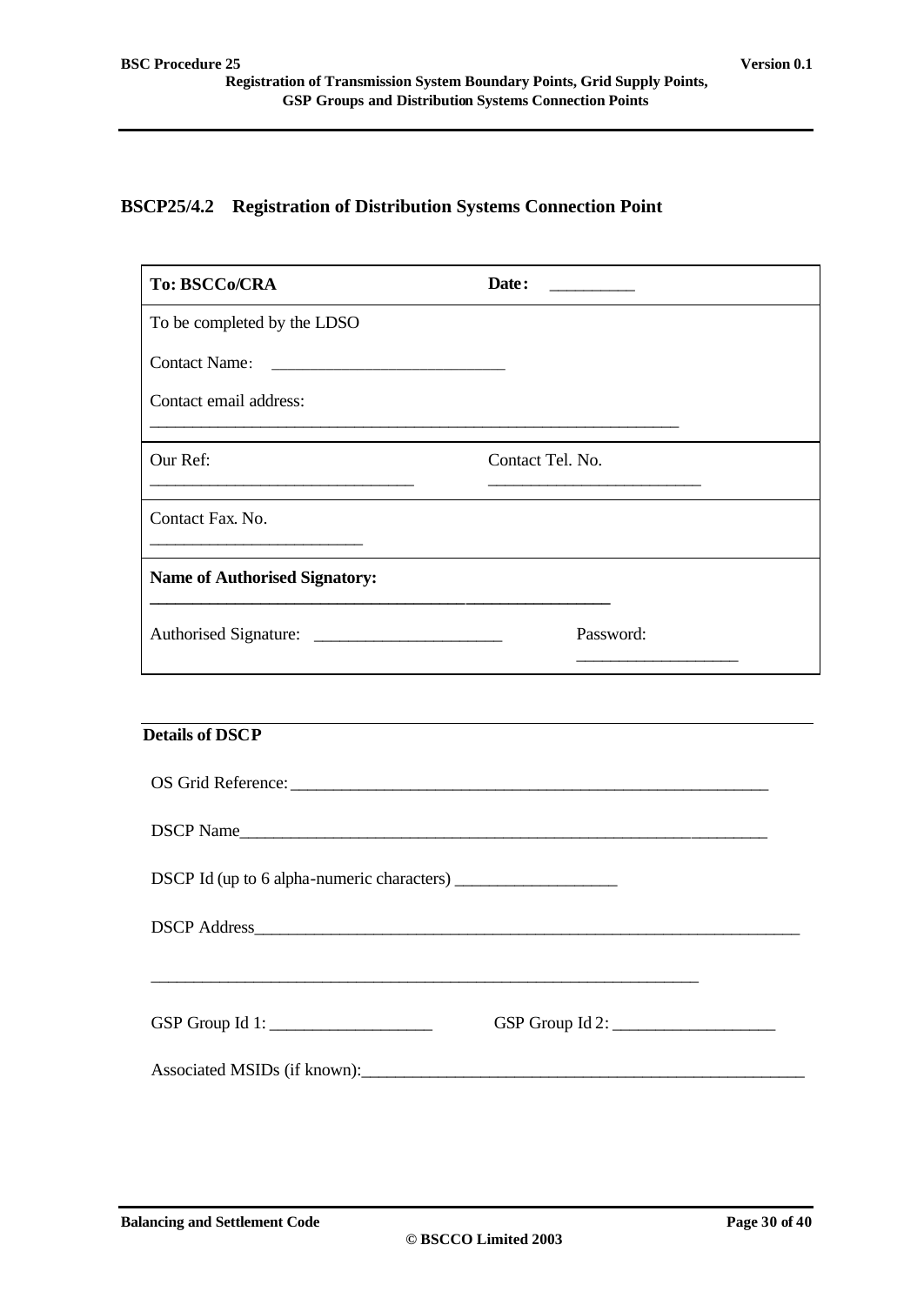I, the Party, acting in the capacity of a LDSO, confirm that the other LDSO involved with Distribution Systems Connection Point has given its written consent to this registration.

Other LDSO ID:\_\_\_\_\_\_\_\_\_\_\_\_\_\_\_\_\_\_\_

#### **Circuits – Name and Number**

| <b>Name</b> | <b>Number</b> | <b>Planned Energisation Date</b> |
|-------------|---------------|----------------------------------|
|             |               |                                  |
|             |               |                                  |
|             |               |                                  |
|             |               |                                  |
|             |               |                                  |
|             |               |                                  |
|             |               |                                  |
|             |               |                                  |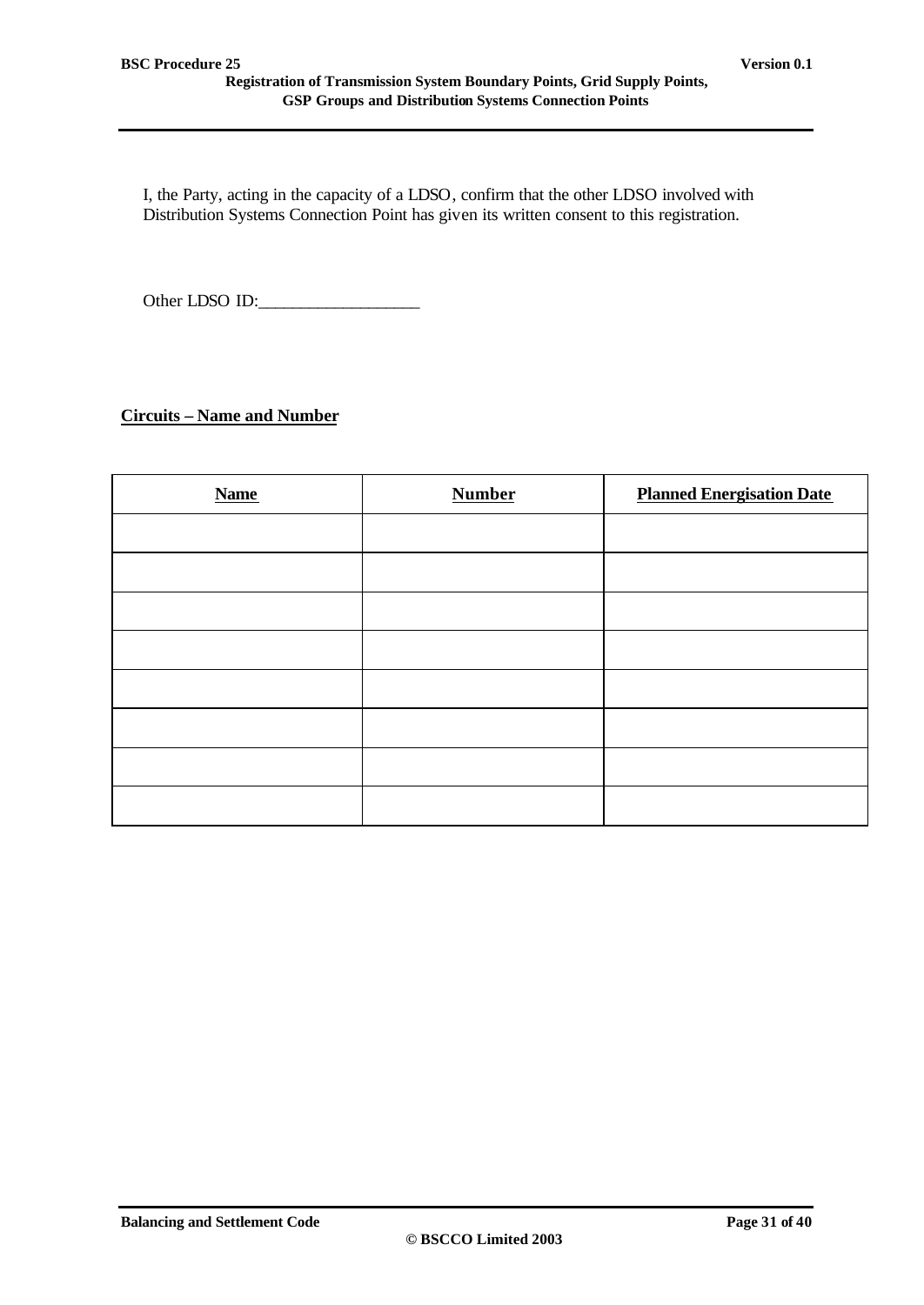# **BSCP25/4.3 Registration of Grid Supply Point**

#### **Part A**

| To: BSCCo/CRA                        | Date:            |
|--------------------------------------|------------------|
| To be completed by the TC            |                  |
| <b>Contact Name:</b>                 |                  |
| Contact email address:               |                  |
| Our Ref:                             | Contact Tel. No. |
| Contact Fax. No.                     |                  |
| <b>Name of Authorised Signatory:</b> |                  |
|                                      | Password:        |

**Details of GSP**

| OS Grid Reference: |  |
|--------------------|--|
| GSP Name           |  |
|                    |  |
|                    |  |
|                    |  |

Transmission System Owner to which GSP connecting: \_\_\_\_\_\_\_\_\_\_\_\_\_\_\_\_\_\_\_\_\_\_\_\_\_\_\_\_\_\_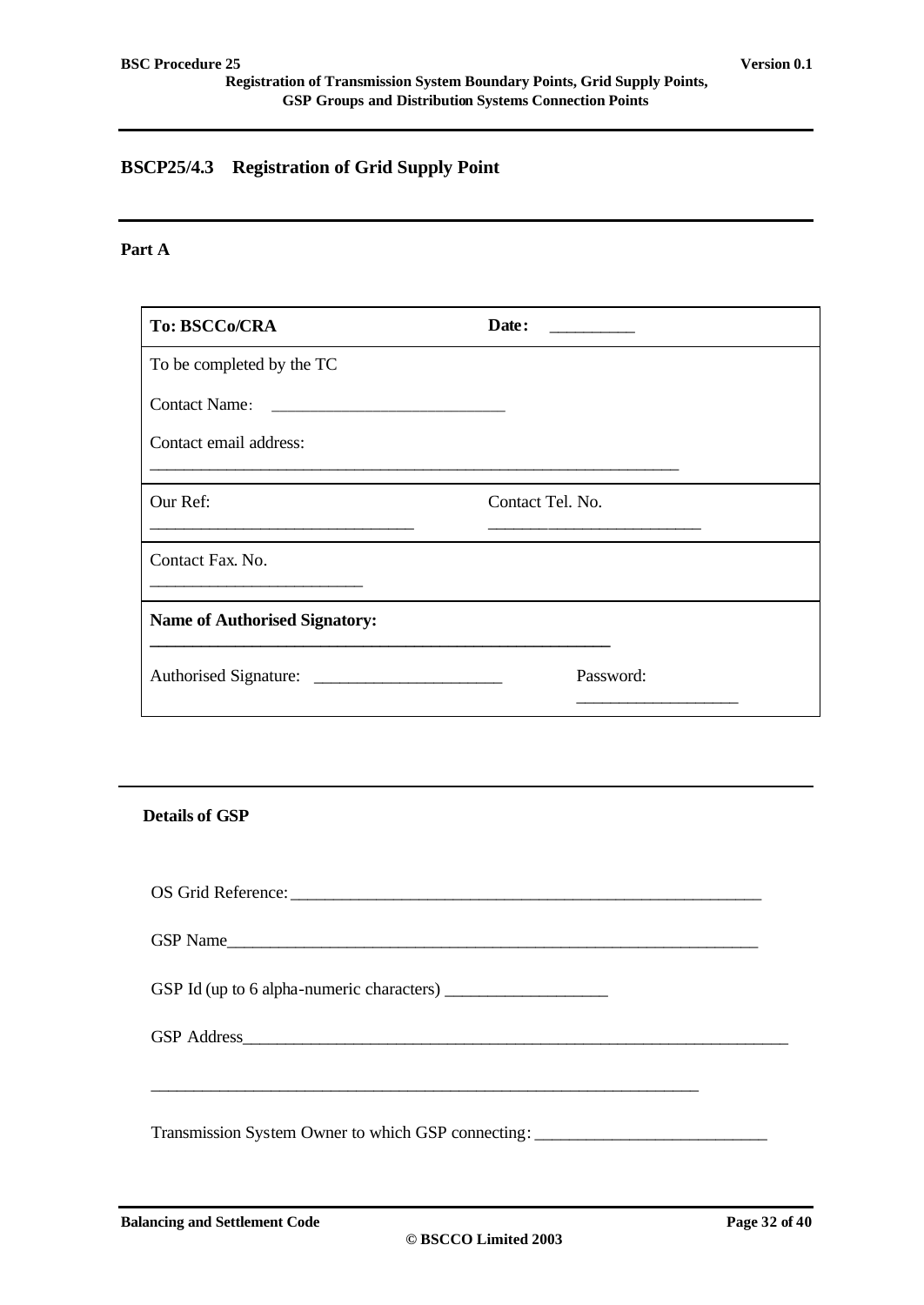| Shared Busbar: Yes/No (delete as applicable) |                   |
|----------------------------------------------|-------------------|
| LDSO to which GSP connecting:                |                   |
|                                              |                   |
| $LDSO 2 \nightharpoonup$                     |                   |
| LDSO 1                                       | LDSO <sub>2</sub> |
| Contact name                                 | Contact name      |
|                                              |                   |
| Associated Metering System Id(s) (if known): |                   |

### **Circuits – Name and Number**

| <b>Name</b> | <b>Number</b> | <b>Planned Energisation Date</b> |
|-------------|---------------|----------------------------------|
|             |               |                                  |
|             |               |                                  |
|             |               |                                  |
|             |               |                                  |
|             |               |                                  |
|             |               |                                  |
|             |               |                                  |
|             |               |                                  |

GSP Group \_\_\_\_\_\_\_\_\_\_\_\_\_\_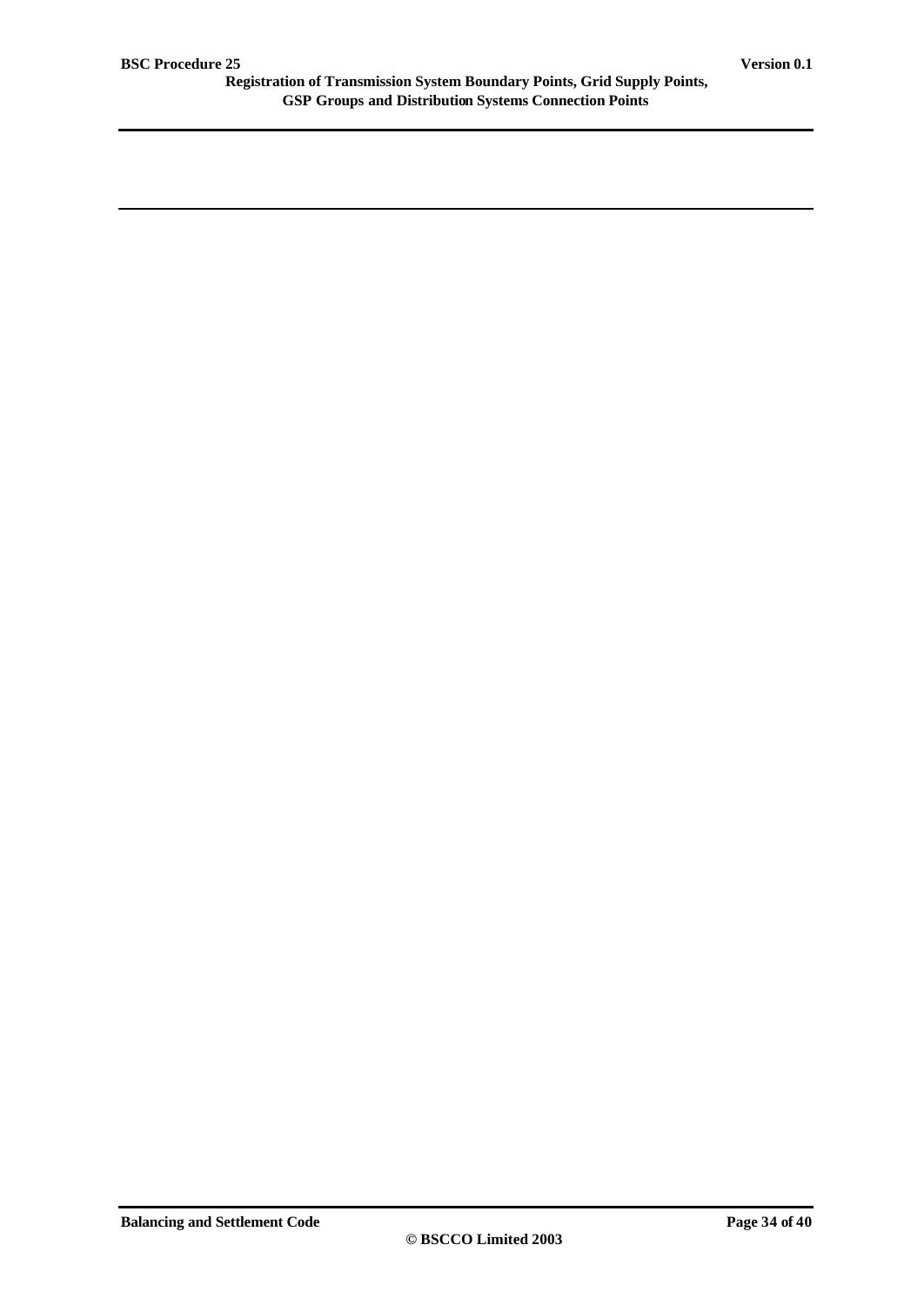#### **Part B**

To be completed by BSCCo:

Contact email address \_\_\_\_\_\_\_\_\_\_\_\_\_\_\_\_\_\_\_\_\_\_\_\_\_\_\_\_\_\_\_\_\_\_\_\_\_\_\_\_\_\_\_\_\_\_\_\_\_

Our ref\_\_\_\_\_\_\_\_\_\_\_\_\_\_\_\_\_\_ Contact telephone number \_\_\_\_\_\_\_\_\_\_\_\_\_\_\_\_\_\_\_\_

Contact fax number

GSP Group Id \_\_\_\_\_\_\_\_\_\_\_\_\_\_\_\_\_\_\_\_\_\_\_\_\_\_\_\_

Nominated LDSO \_\_\_\_\_\_\_\_\_\_\_\_\_\_\_\_\_\_\_\_\_\_\_\_\_\_\_\_\_\_\_\_\_\_\_\_\_\_\_\_\_\_\_\_\_\_\_\_\_\_\_\_\_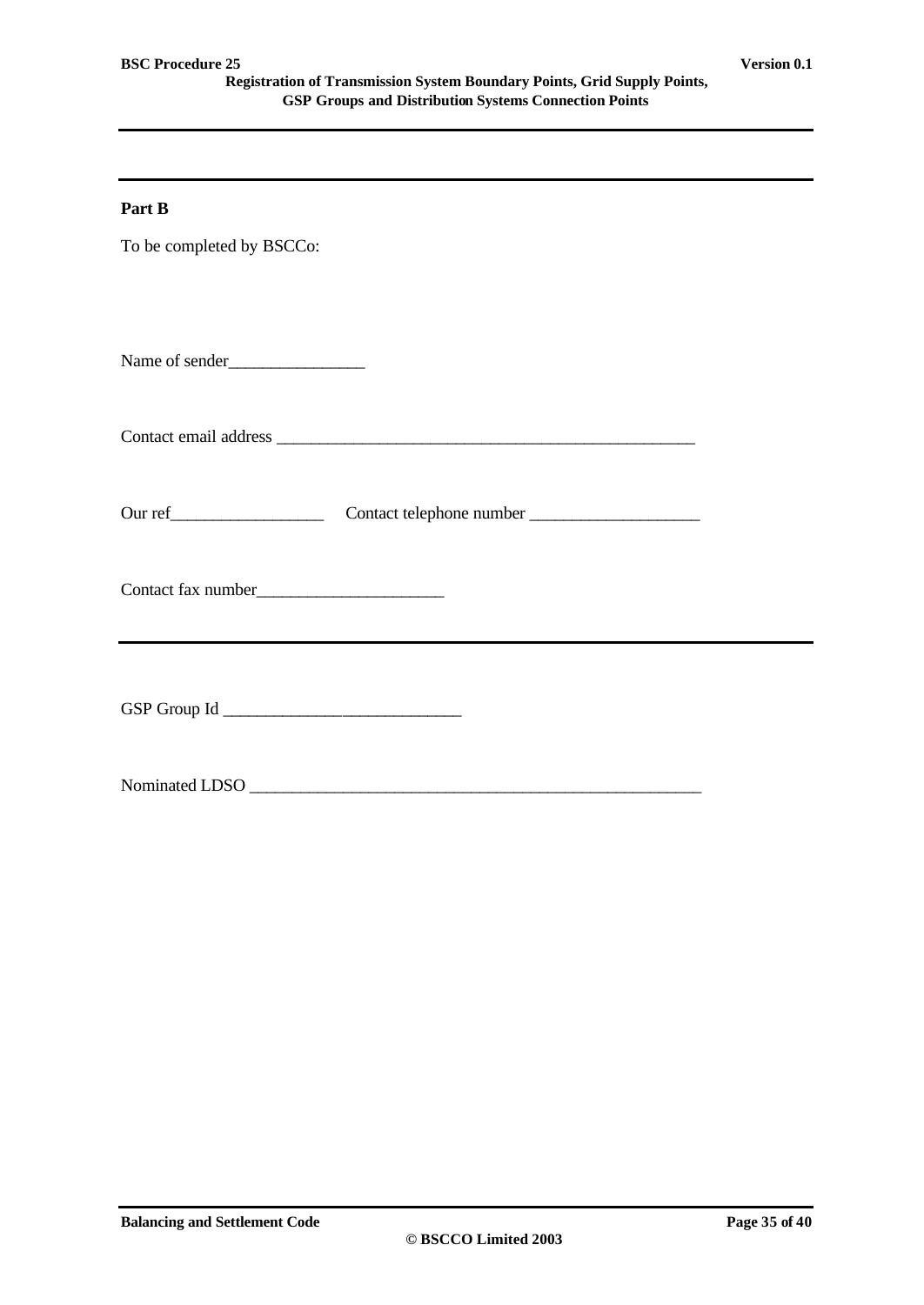## **BSCP 25/4.4 Registration of Grid Supply Point Group**

| <b>To: CRA/CDCA</b>                                                                                                                                           | Date:                                                                  |
|---------------------------------------------------------------------------------------------------------------------------------------------------------------|------------------------------------------------------------------------|
| To be completed by BSCCo                                                                                                                                      |                                                                        |
|                                                                                                                                                               |                                                                        |
| Contact email address:                                                                                                                                        | <u> 1989 - Johann Stoff, amerikansk politiker (d. 1989)</u>            |
| Our Ref:<br><u> 1989 - Jan Barnett, fransk politiker (d. 1989)</u>                                                                                            | Contact Tel. No.                                                       |
| Contact Fax. No.                                                                                                                                              |                                                                        |
| <b>Name of Authorised Signatory:</b><br><u> 1989 - Johann Stoff, deutscher Stoff, der Stoff, der Stoff, der Stoff, der Stoff, der Stoff, der Stoff, der S</u> |                                                                        |
|                                                                                                                                                               | Password:                                                              |
|                                                                                                                                                               |                                                                        |
| <b>Details of GSP Group</b>                                                                                                                                   |                                                                        |
|                                                                                                                                                               |                                                                        |
|                                                                                                                                                               |                                                                        |
| GSP Group Id ( _ followed by one alpha character)                                                                                                             |                                                                        |
|                                                                                                                                                               | Nominated LDSO (LDSO responsible for GSP Group Take Aggregation Rules) |
|                                                                                                                                                               |                                                                        |
|                                                                                                                                                               |                                                                        |

LDSO Contact Name\_\_\_\_\_\_\_\_\_\_\_\_\_\_\_\_\_\_\_\_\_\_\_\_\_\_\_\_\_\_\_\_\_\_\_\_\_\_\_\_\_\_\_\_\_\_\_\_\_\_\_\_\_\_\_\_

LDSO Telephone Number\_\_\_\_\_\_\_\_\_\_\_\_\_\_\_\_\_\_\_\_\_\_\_\_\_\_\_\_\_\_\_\_\_\_\_\_\_\_\_\_\_\_\_\_\_\_\_\_\_\_\_\_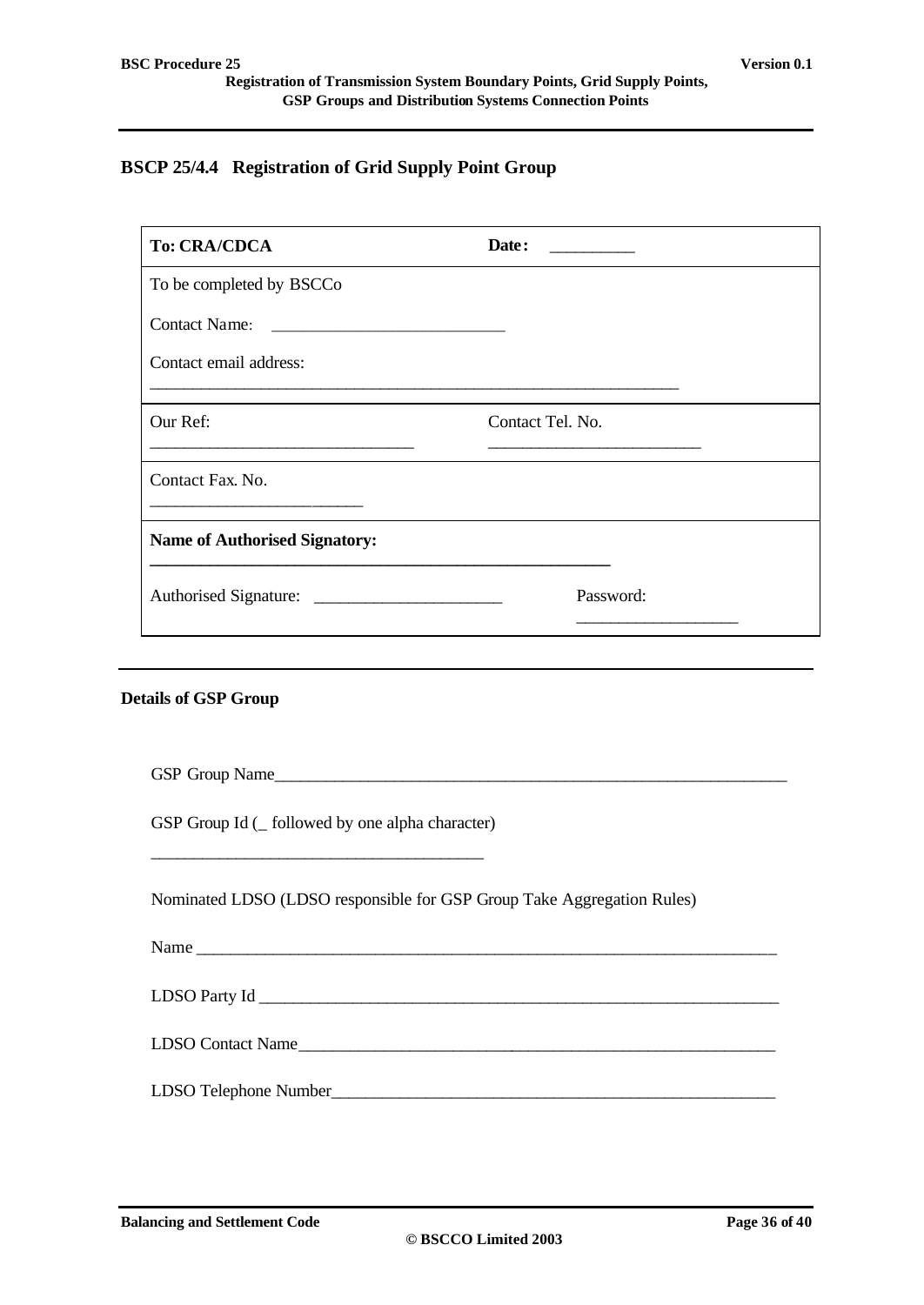## **BSCP 25/4.5 De-registration of Distribution System Connection Point**

| <b>To: BSCCo/CRA</b>                                                                                                               | Date: $\qquad \qquad$                                                                                                                    |
|------------------------------------------------------------------------------------------------------------------------------------|------------------------------------------------------------------------------------------------------------------------------------------|
| To be completed by the LDSO                                                                                                        |                                                                                                                                          |
|                                                                                                                                    | Name of Sender:                                                                                                                          |
| Contact email address:<br><u> 1999 - Jan James James Barnett, amerikan bahasa (j. 1989)</u>                                        |                                                                                                                                          |
| Our Ref:<br><u> 1989 - Johann Stoff, deutscher Stoffen und der Stoffen und der Stoffen und der Stoffen und der Stoffen und der</u> | Contact Tel. No.<br><u> Alexandria de la contrada de la contrada de la contrada de la contrada de la contrada de la contrada de la c</u> |
| Contact Fax. No.                                                                                                                   |                                                                                                                                          |
| <b>Name of Authorised Signatory:</b>                                                                                               |                                                                                                                                          |
|                                                                                                                                    | Password:                                                                                                                                |
|                                                                                                                                    |                                                                                                                                          |
| <b>Details of DSCP</b>                                                                                                             |                                                                                                                                          |
|                                                                                                                                    |                                                                                                                                          |
| DSCP Name                                                                                                                          |                                                                                                                                          |
|                                                                                                                                    |                                                                                                                                          |
|                                                                                                                                    |                                                                                                                                          |
|                                                                                                                                    |                                                                                                                                          |

Associated Metering System Id(s) (if known):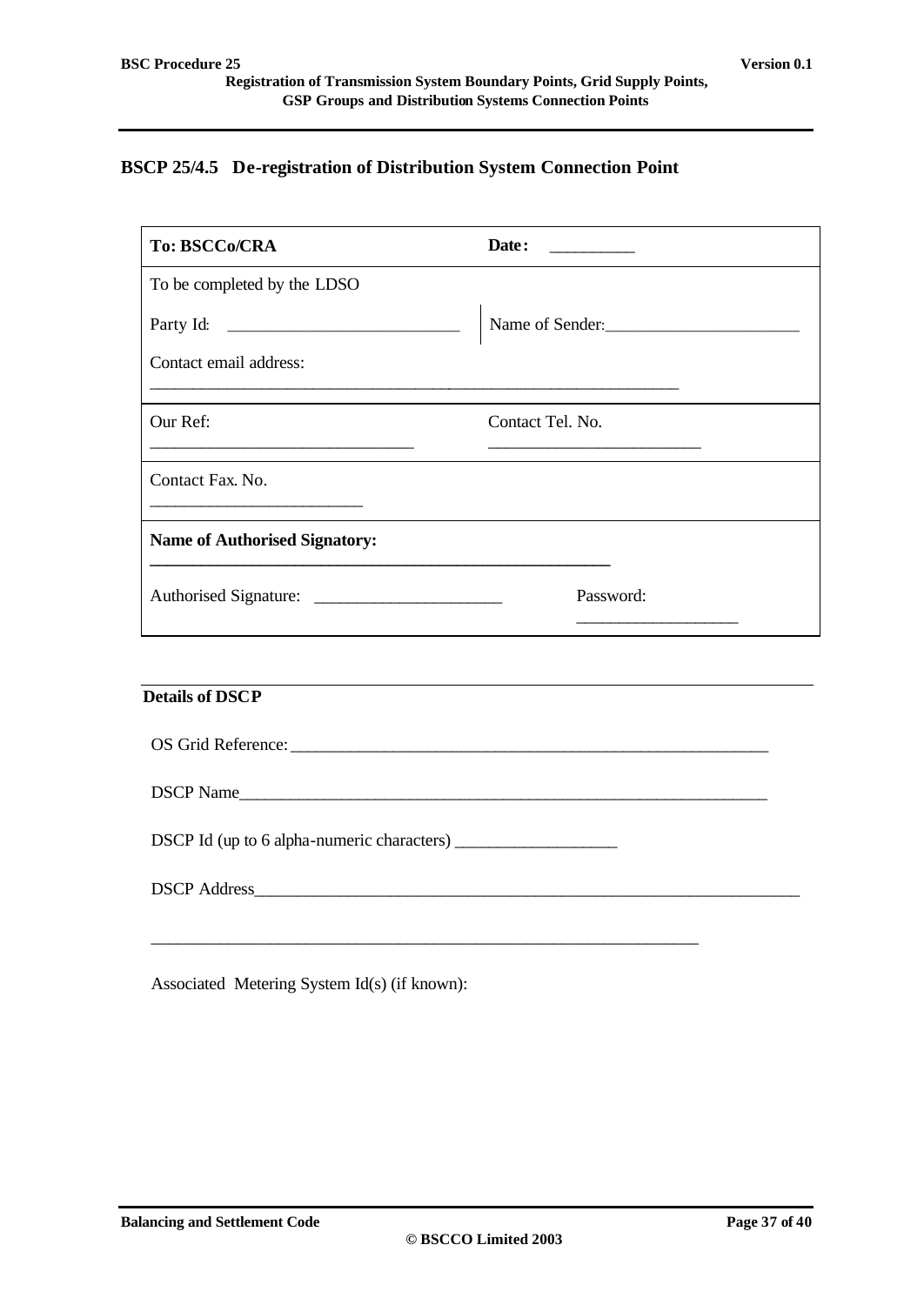I, the Party, acting in the capacity of a LDSO, confirm that the other LDSO involved with Distribution Systems Connection Point has given its written consent to this registration.

Other LDSO ID:\_\_\_\_\_\_\_\_\_\_\_\_\_\_\_\_\_\_\_

### **Circuits – Name and Number**

| <b>Name</b> | <b>Number</b> | <b>Planned Disconnection Date</b> |
|-------------|---------------|-----------------------------------|
|             |               |                                   |
|             |               |                                   |
|             |               |                                   |
|             |               |                                   |
|             |               |                                   |
|             |               |                                   |
|             |               |                                   |
|             |               |                                   |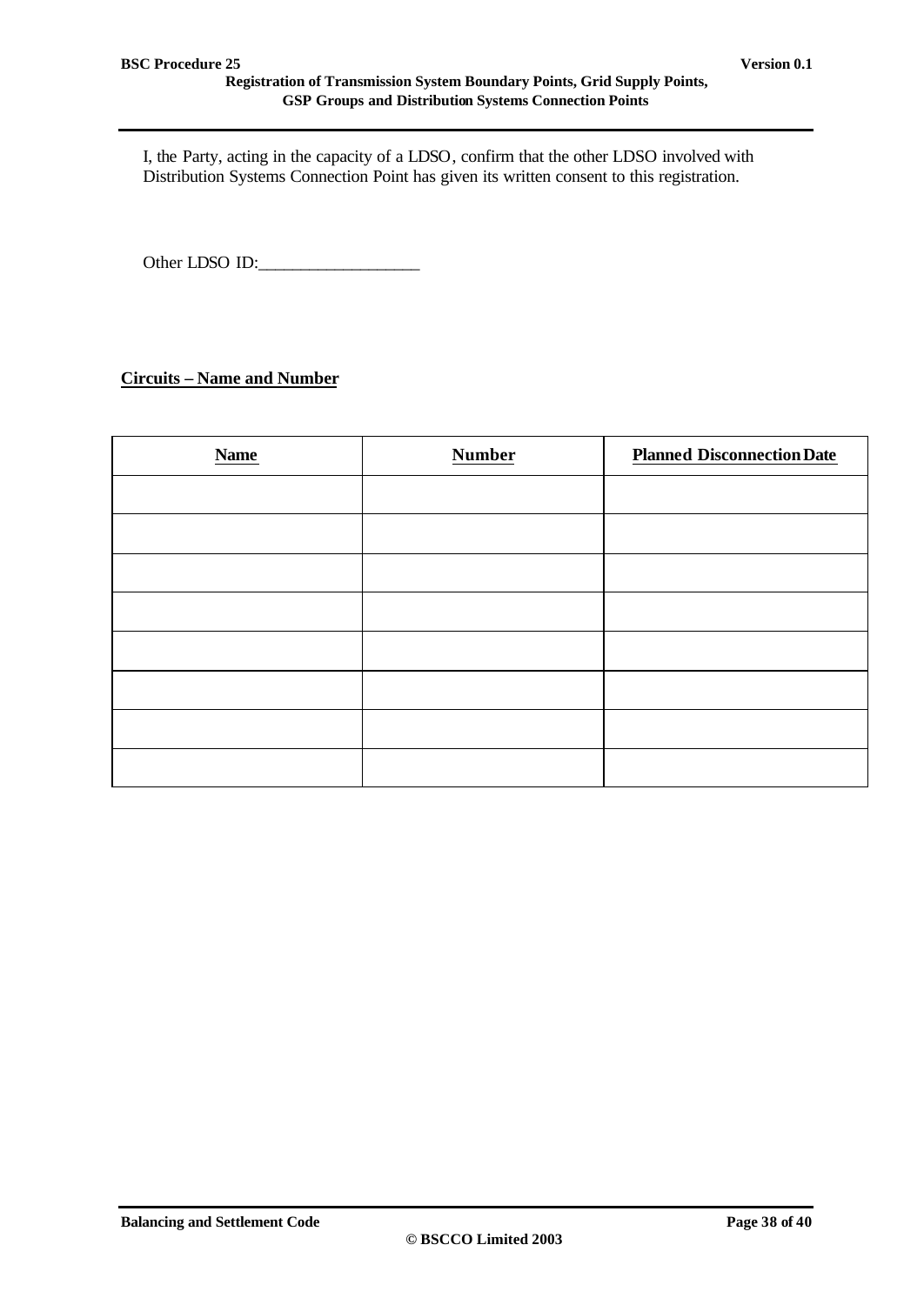# **BSCP 25/4.6 De-registration of Grid Supply Point**

| To: BSCCo/CRA                                                                                                                      | Date: $\qquad \qquad$                                                                                                                   |  |
|------------------------------------------------------------------------------------------------------------------------------------|-----------------------------------------------------------------------------------------------------------------------------------------|--|
| To be completed by the TC                                                                                                          |                                                                                                                                         |  |
|                                                                                                                                    | Name of Sender:                                                                                                                         |  |
| Contact email address:                                                                                                             | <u> 1989 - Johann Stoff, amerikansk politiker (d. 1989)</u>                                                                             |  |
| Our Ref:<br><u> 1989 - Johann Stoff, deutscher Stoffen und der Stoffen und der Stoffen und der Stoffen und der Stoffen und der</u> | Contact Tel. No.<br><u> 1989 - Johann Barn, mars eta bainar eta baina eta baina eta baina eta baina eta baina eta baina eta baina e</u> |  |
| Contact Fax. No.<br><u> 1989 - Johann Barn, fransk politik (</u>                                                                   |                                                                                                                                         |  |
| <b>Name of Authorised Signatory:</b>                                                                                               |                                                                                                                                         |  |
|                                                                                                                                    | Password:                                                                                                                               |  |
|                                                                                                                                    |                                                                                                                                         |  |
| <b>GSP Details</b>                                                                                                                 |                                                                                                                                         |  |
|                                                                                                                                    |                                                                                                                                         |  |
|                                                                                                                                    |                                                                                                                                         |  |
|                                                                                                                                    |                                                                                                                                         |  |
|                                                                                                                                    |                                                                                                                                         |  |
|                                                                                                                                    |                                                                                                                                         |  |
|                                                                                                                                    |                                                                                                                                         |  |
|                                                                                                                                    | Transmission System Owner from which GSP disconnecting: _________________________                                                       |  |
| Shared Busbar: Yes/No (delete as applicable)                                                                                       |                                                                                                                                         |  |